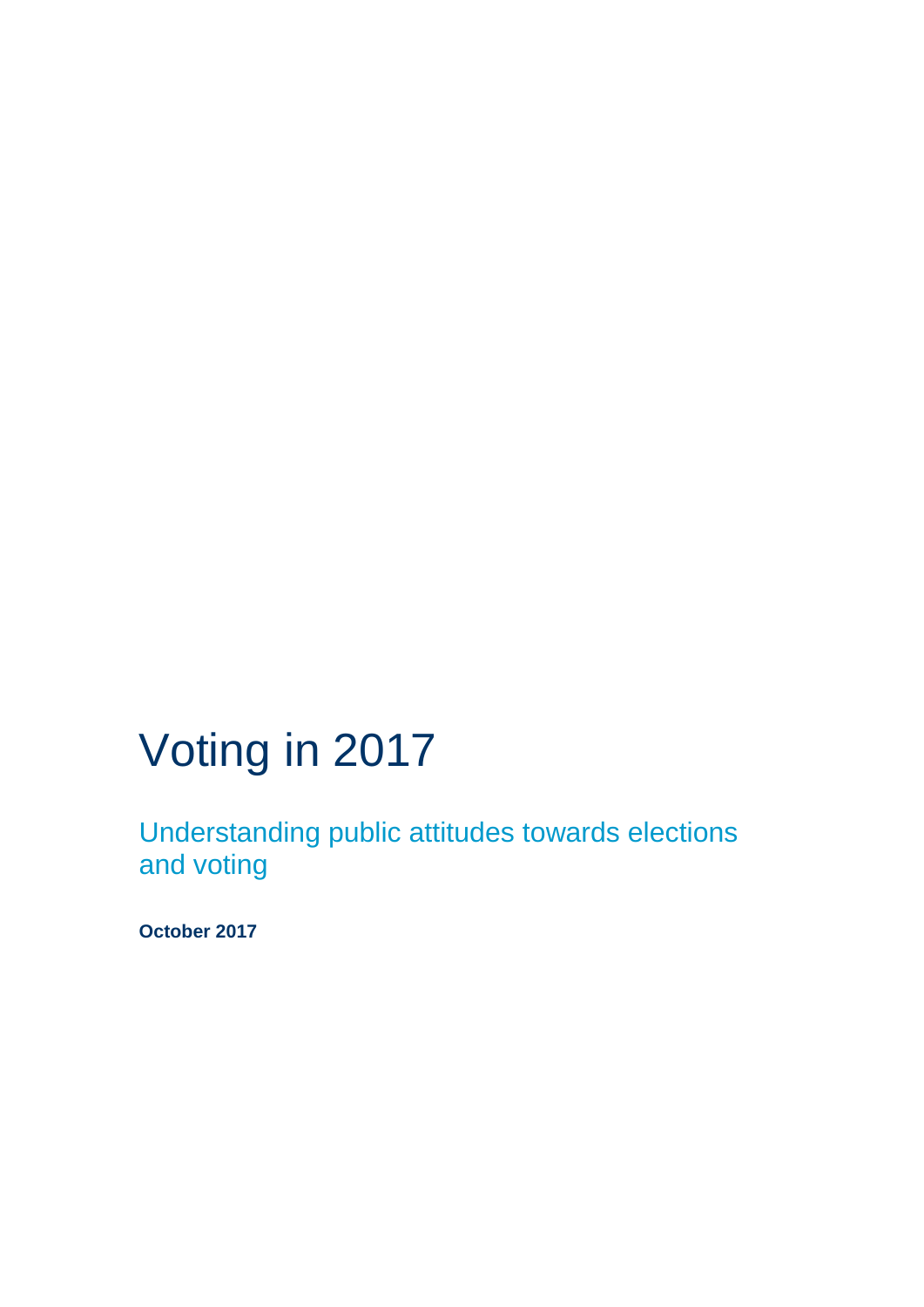## Other formats

For information on obtaining this publication in a large-print or Braille version, please contact the Electoral Commission: Tel: 020 7271 0500 Email: [publications@electoralcommission.org.uk](mailto:publications@electoralcommission.org.uk)

The Electoral Commission is the independent body which oversees elections and regulates political finance in the UK. We work to promote public confidence in the democratic process and ensure its integrity.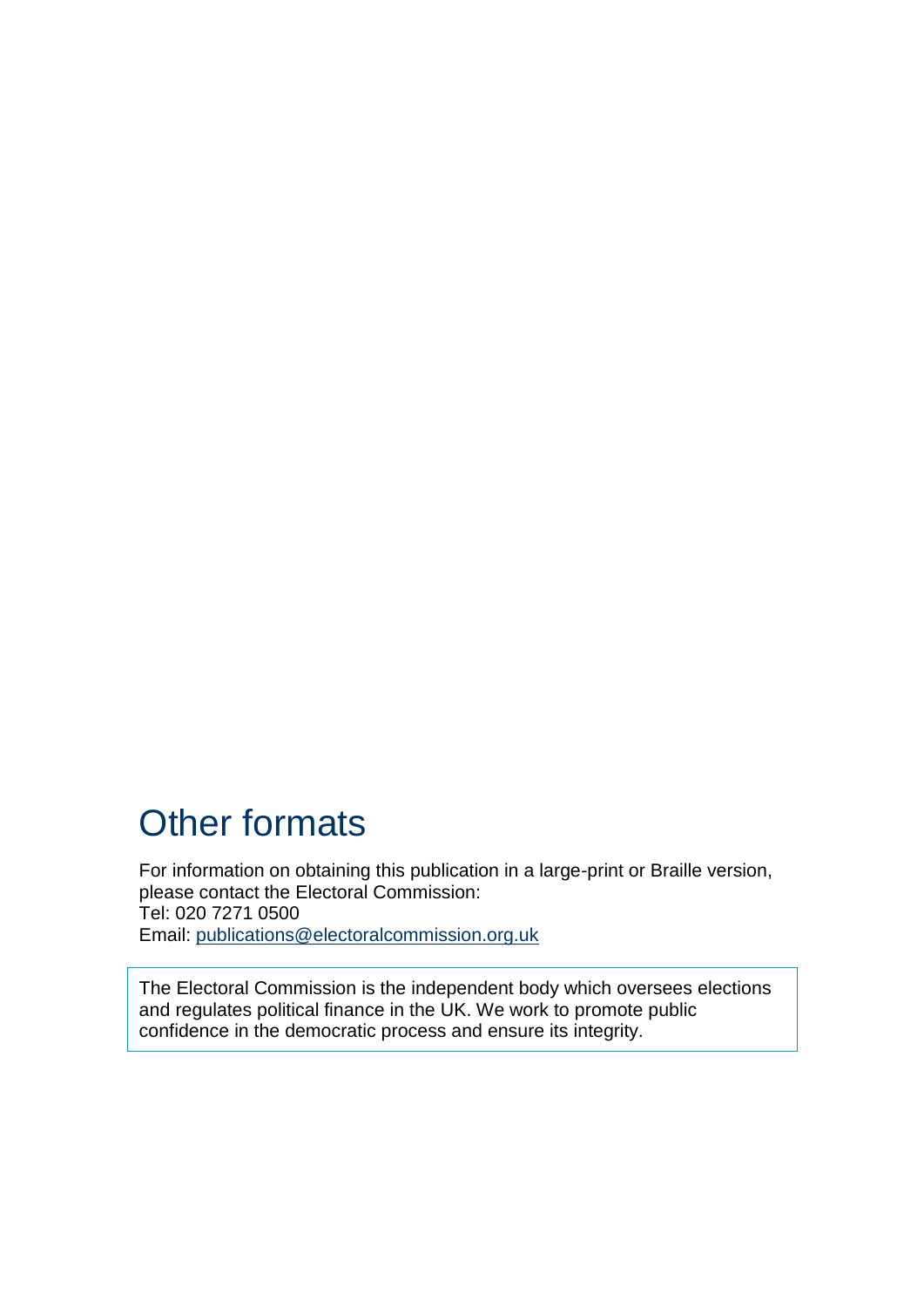## **Contents**

| 1            |  |
|--------------|--|
|              |  |
|              |  |
| $\mathbf{2}$ |  |
|              |  |
| 3            |  |
|              |  |
|              |  |
| 4            |  |
|              |  |
|              |  |
|              |  |
| 5            |  |
|              |  |
|              |  |
|              |  |
|              |  |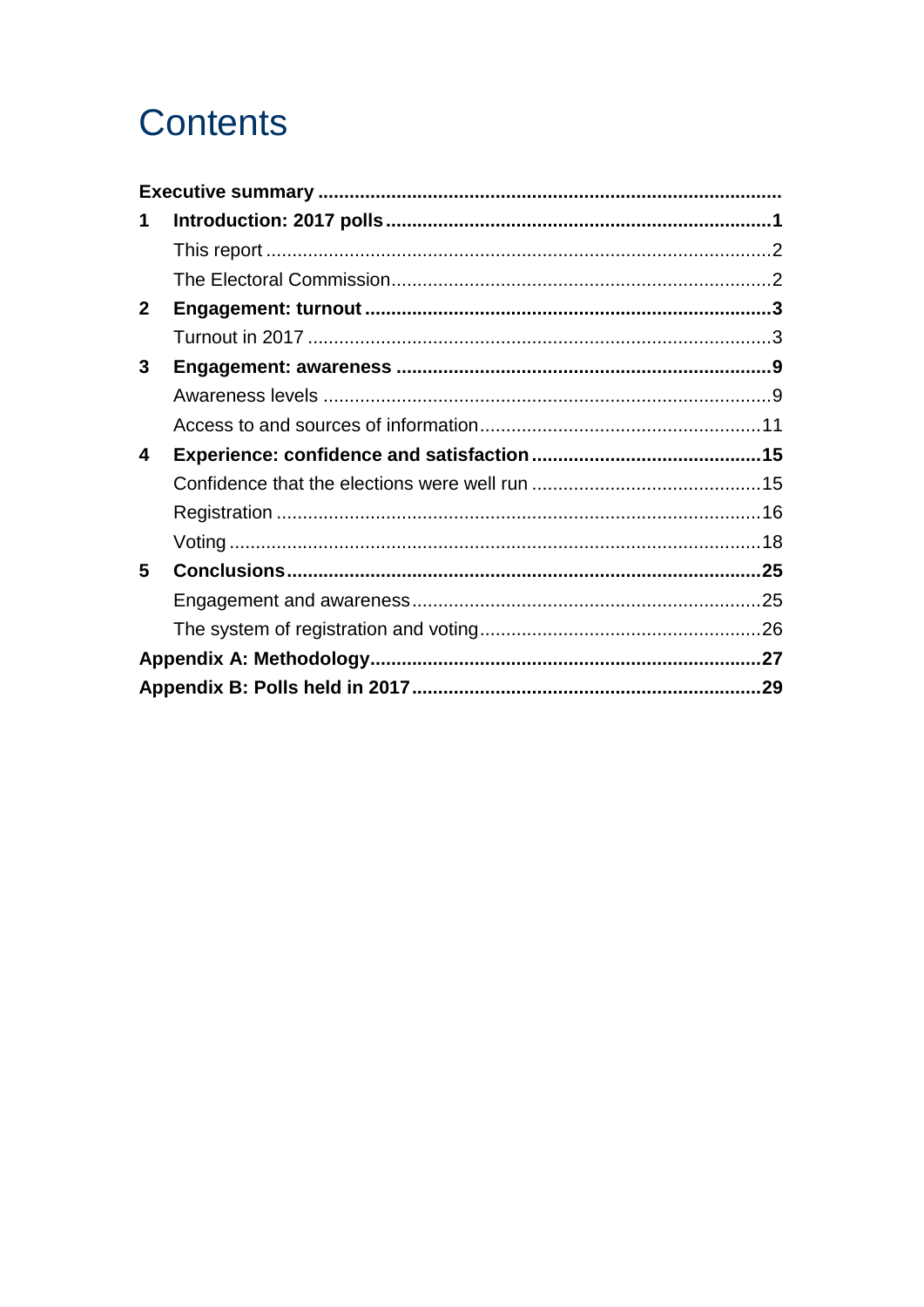# <span id="page-3-0"></span>Executive summary

A core area of the Electoral Commission's work is to promote public confidence in the democratic process. In order to understand public attitudes, following each set of elections we survey a nationally representative sample of the population in those areas where polls have been held. This report summarises and analyses the results of the post-election surveys conducted in 2017 and provides an overview of public attitudes to elections and voting.

### Key findings

The elections in 2017 saw increased turnout compared to the last equivalent poll – most notably at the Northern Ireland Assembly and Scottish council elections. In addition, **the level of engagement among younger age groups at the UK general election appears to have improved since 2015** – our research suggests a greater turnout and an increased level of awareness among younger people of both the election itself and of the parties and candidates standing at the poll.

Nevertheless, we also found **strong evidence of a continuing lack of engagement, particularly among young people, with the local elections**. While turnout at these polls was up it remains relatively low. We asked people in England with local government elections if they felt they had enough information to make an informed choice on who to vote for – one third of all respondents, including nearly half of 18-34 year olds, disagreed. **More work must be done to ensure that all voters have access to information about these elections and who they can vote for, and that they use that access.**

Positively, we have again found that **most people believe elections in the UK to be well run** – with confidence even higher among those who vote – and that the vast majority of voters are satisfied with the process for casting their ballot. However, there is no room for complacency in this area and our research highlighted areas where we believe further work is needed.

While most people continue to be satisfied with the system of registering to vote **there is also support for improvement, with two thirds supporting the idea of automatically registering electors when they are issued with a National Insurance number**. We have recently published [our assessment](https://www.electoralcommission.org.uk/__data/assets/pdf_file/0003/232761/Electoral-registration-report-July-2017.pdf)  [of the system of electoral registration](https://www.electoralcommission.org.uk/__data/assets/pdf_file/0003/232761/Electoral-registration-report-July-2017.pdf) and highlighted several areas for improvement.

Finally, **the perception of electoral fraud continues to be an issue at UK elections**. While the vast majority believe voting in general to be safe, there remains a level of concern, albeit based more on media coverage than direct experience. We have previously set out our recommendation for the introduction of an ID requirement for voters at polling stations in Great Britain, reflecting that which is already in operation in Northern Ireland. The UK Government has recently announced plans to pilot the requirement for ID at a number of local elections in May 2018, and the Commission will conduct and publish a full, independent evaluation of those pilots by summer 2018.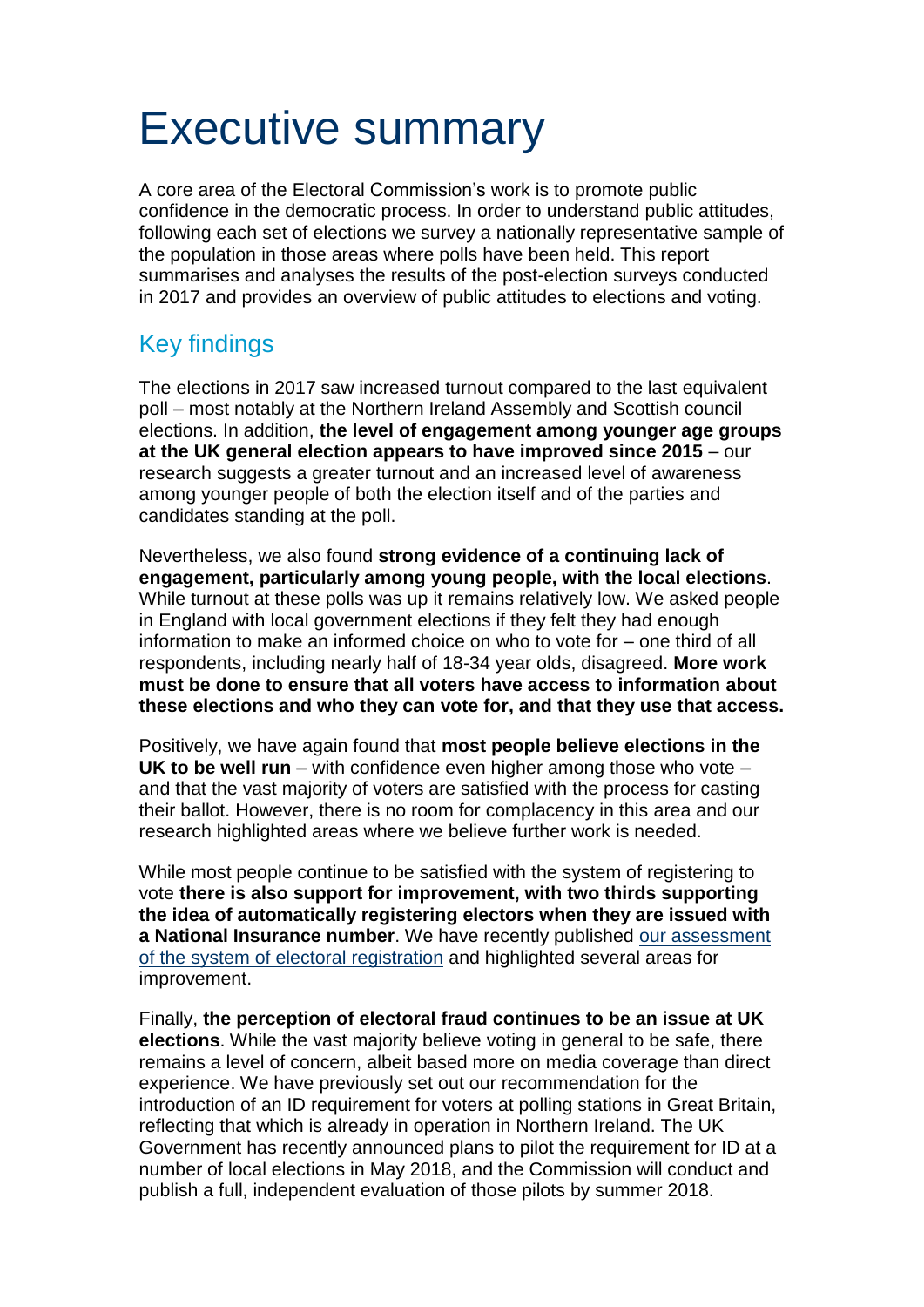# <span id="page-4-0"></span>1 Introduction: 2017 polls

1.1 In 2017 over 44 million votes were cast at six different polls:

- Local government elections **in England, Scotland and Wales**
- The inaugural Combined Authority Mayoral elections **in Cambridgeshire and Peterborough, Greater Manchester, Liverpool City Region, Tees Valley, West of England and the West Midlands**
- The snap Northern Ireland Assembly election **(NIA)**
- The snap UK Parliamentary general election **(UKPGE)**

1.2 Public engagement with a poll manifests itself most clearly in turnout. While turnout still lags behind pre-2000 levels, in 2017 it was higher than at the previous equivalent poll at every single election. In the case of the general election, the absolute number of votes cast was the largest since 1992. It is unclear to what extent these increases in turnout represent a sustained change or if levels will drop again at some stage. 2017 was unusual in both the overall volume and, in some cases, the nature of the polls. 2017 also followed on from two years of highly significant electoral events, notably the EU referendum.

| <b>Election</b>                                | <b>Date</b> | <b>Voting</b><br>$s$ ystem $1$ | <b>Votes cast</b> | <b>Turnout</b> |
|------------------------------------------------|-------------|--------------------------------|-------------------|----------------|
| Northern Ireland<br>Assembly election          | 2 March     | <b>STV</b>                     | 812,783           | 64.8%          |
| English local<br>government<br>elections       | 4 May       | <b>FPTP</b><br><b>SV</b>       | 6,583,306         | 35.1%          |
| <b>Combined Authority</b><br>Mayoral elections |             | <b>SV</b>                      | 1,895,781         | 27.8%          |
| Scottish council<br>elections                  |             | <b>STV</b>                     | 1,927,149         | 46.9%          |
| Welsh local<br>government<br>elections         |             | <b>FPTP</b>                    | 895,943           | 42.0%          |
| <b>UKPGE</b>                                   | 8 June      | <b>FPTP</b>                    | 32,294,928        | 69.0%          |
| <b>Total votes 2017</b>                        |             |                                | 44,409,890        |                |

### **Table 1.1: Elections held in 2017**

<sup>&</sup>lt;sup>1</sup> Three voting systems were used in 2017: Single Transferable Vote (STV) at the Scottish council elections and the Northern Ireland Assembly election; the Combined Authority mayoral elections used the Supplementary Vote (SV) system; the UK general election and the English and Welsh local government elections used First Past the Post (FPTP).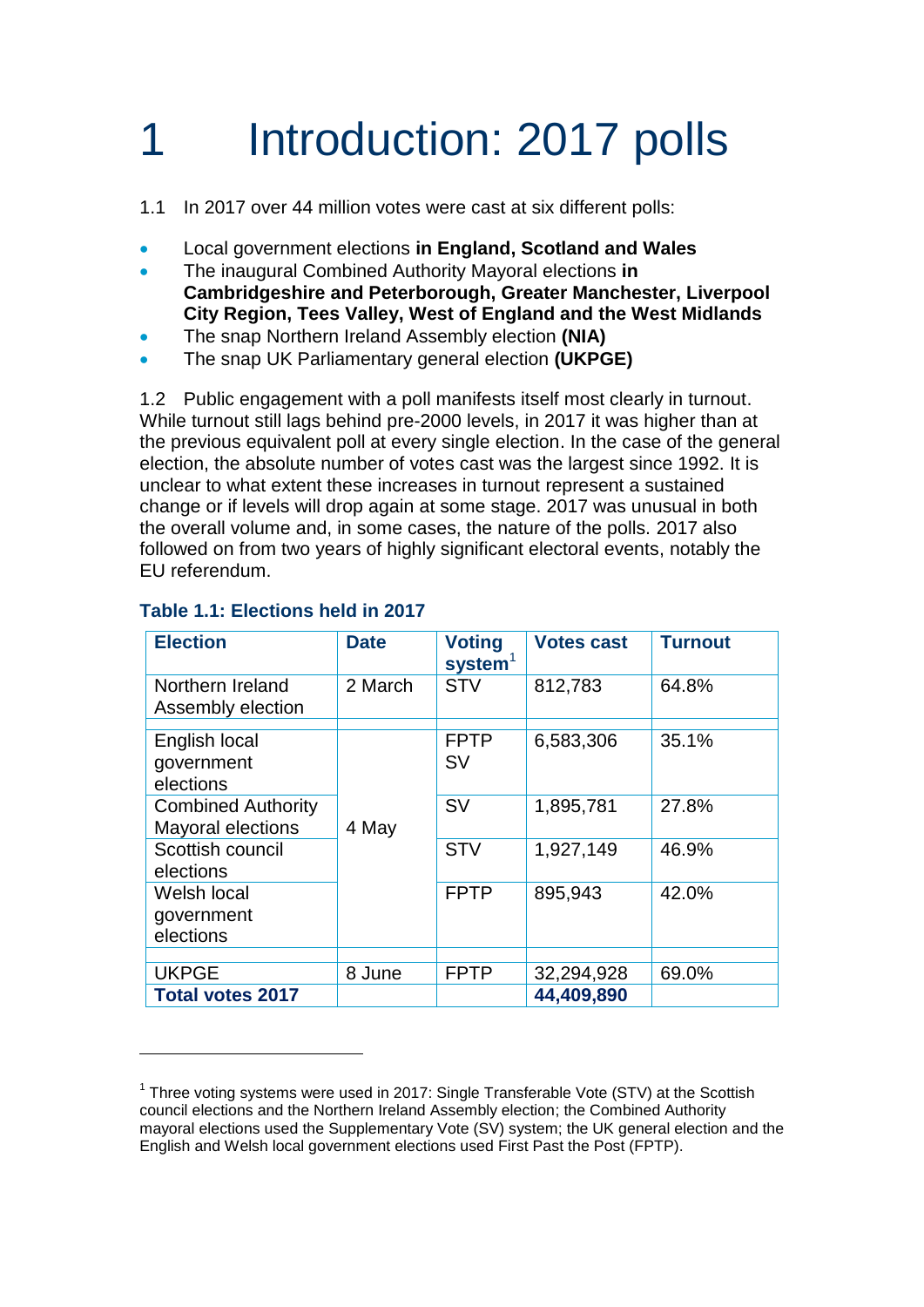## <span id="page-5-0"></span>This report

1.3 This report examines these polls from the perspective of those that voted at them, as well as those that chose not to. Chapter 2 focuses on turnout: who voted at each of the polls and why. Chapter 3 covers how much electors felt they knew about each of the polls and where they accessed information in order to be able to make an informed decision on who to vote for. Chapter 4 considers how confident the public are with the way that elections are run in the UK in general, and how satisfied they are with specific elements of the process.

1.4 This report is based primarily on the findings of a series of public opinion surveys undertaken by the Electoral Commission in 2017. Our post-poll surveys conducted in March, May and June comprised a total of 6,154 interviews. Information on methodology can be found in Appendix A.

## <span id="page-5-1"></span>The Electoral Commission

1.5 The Electoral Commission is the independent body which oversees elections and regulates political finance in the UK. We work to promote public confidence in the democratic process and ensure its integrity by enabling the delivery of free and fair elections and referendums, focussing on the needs of electors and addressing the changing environment to ensure every vote remains secure and accessible.

1.6 As part of this role the Commission provides assessments of how well UK elections are run. Reports on the administration of the Northern Ireland Assembly election, the Scottish council elections and the Welsh local government elections have already been published.

- [Northern Ireland Assembly election March 2017: briefing paper](https://www.electoralcommission.org.uk/__data/assets/pdf_file/0008/226970/Northern-Ireland-Assembly-election-March-2017-report-briefing-paper.pdf)
- [The administration of the Scottish council elections held on 4 May 2017](https://www.electoralcommission.org.uk/__search/s/redirect?collection=electoral-commission&url=https%3A%2F%2Fwww.electoralcommission.org.uk%2F__data%2Fassets%2Fpdf_file%2F0006%2F233673%2FScottish-Council-elections-2017.pdf&index_url=https%3A%2F%2Fwww.electoralcommission.org.uk%2F__data%2Fassets%2Fpdf_file%2F0006%2F233673%2FScottish-Council-elections-2017.pdf&auth=8tjimaWvG5AW1D5BX5bW4w&profile=_default&rank=1&query=%21t%3Apadrenullelec)
- [The 2017 local government elections in Wales](https://www.electoralcommission.org.uk/__data/assets/pdf_file/0020/234407/Wales-Local-Elections-Report-2017.pdf)

1.7 Reports on the administration of the Combined Authority Mayoral elections and the June UKPGE will be published soon. Following the UKPGE in June we published a report on electoral registration ahead of the poll.

[Electoral registration at the June 2017 UK general election](https://www.electoralcommission.org.uk/__search/s/redirect?collection=electoral-commission&url=https%3A%2F%2Fwww.electoralcommission.org.uk%2F__data%2Fassets%2Fpdf_file%2F0003%2F232761%2FElectoral-registration-report-July-2017.pdf&index_url=https%3A%2F%2Fwww.electoralcommission.org.uk%2F__data%2Fassets%2Fpdf_file%2F0003%2F232761%2FElectoral-registration-report-July-2017.pdf&auth=BG56taxHrORTEqm1PC6zSQ&profile=_default&rank=3&query=%7C%5BF%3APolicy+F%3AResearch%5D+%21t%3Apadrenullpol)

1.8 Further reports relating to the UKPGE – on the experience of candidates standing for office in 2017 and on the accessibility of the UKPGE for people with a disability – will be published later this year.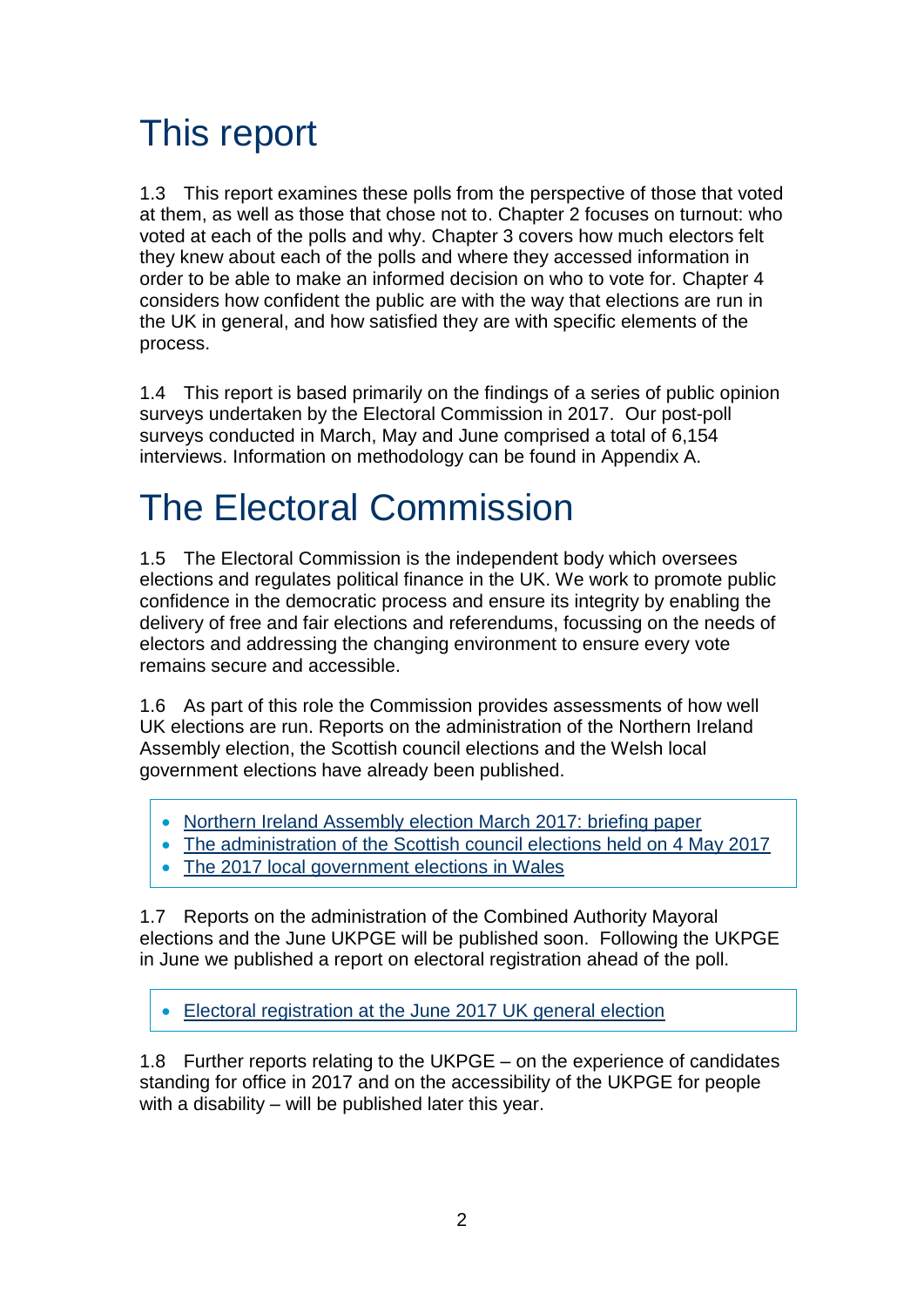# <span id="page-6-0"></span>2 Engagement: turnout

### **Key Findings**

- At every poll in 2017 turnout was up on the previous equivalent election, although lower at the scheduled local government elections in May than at the snap polls in March and June.
- **Turnout at the Scottish council elections was higher than at the locals in** England and Wales. However Scots were less likely to have voted at the UKPGE than their counterparts elsewhere in Great Britain.
- Our research suggests that turnout among young people at the 2017 UKPGE was significantly up on 2015; however we also found they remained significantly less likely than older age groups to have voted at the local government elections.

## <span id="page-6-1"></span>Turnout in 2017

2.1 2017 saw two 'snap' polls called outside of their scheduled cycle: the Northern Ireland Assembly election held on 2 March and the UKPGE held on 8 June. The Northern Ireland Assembly election turnout of 64.8% was the highest since the first Assembly election in 1998, and an increase of 10 percentage points on the previous Assembly election in May 2016.



2.2 Similarly in June, the UK wide turnout of 69.0% was the highest seen at a general election since 1997 and an increase of over 2 percentage points on turnout in 2015. At 46.8 million, the electorate at the UKPGE was the largest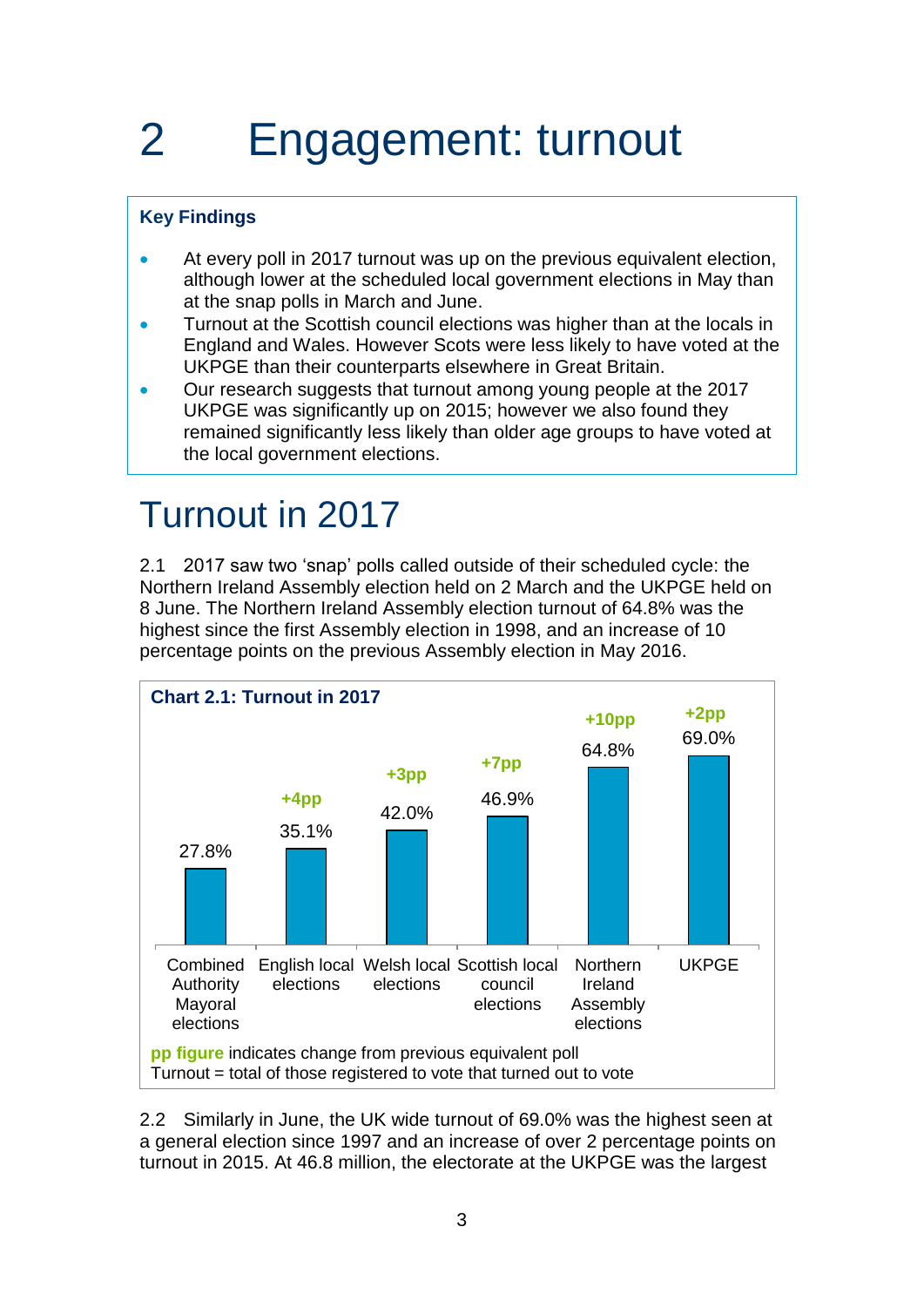ever for a UK-wide poll, with approximately 500,000 more people on the register than at the 2015 general election.

2.3 Turnout at local elections is usually much lower than at national elections and 2017 was no exception. Turnout in May was significantly lower than it was in both March and June. It was however up on the previous equivalent polls, particularly in Scotland where turnout was 46.9%, over 7 percentage points higher than at the 2012 Scottish council elections.

2.4 At the UKPGE, however, turnout in Scotland (66.8%) was lower than in England and Wales and markedly lower than in Scotland at the 2015 UK general election (71.1%). This being said, after 2015, turnout in 2017 was higher than at any other general election turnout in Scotland since 1997. The very high turnout in Scotland in 2015 was no doubt at least in part a consequence of increased political engagement following the independence referendum held in September 2014.

| <b>UKPGE</b> | <b>England</b> | <b>Wales</b> | <b>Scotland</b> | <b>Northern</b><br><b>Ireland</b> | <b>United</b><br><b>Kingdom</b> |
|--------------|----------------|--------------|-----------------|-----------------------------------|---------------------------------|
| 2017         | 69.3%          | 68.7%        | 66.8%           | 65.6%                             | 69.0%                           |
| 2015         | 66.2%          | 65.8%        | 71.1%           | 58.4%                             | 66.4%                           |
| 2010         | 65.7%          | 64.9%        | 63.9%           | 58.0%                             | 65.3%                           |
| 2005         | 61.5%          | 62.8%        | 60.9%           | 63.5%                             | 61.6%                           |
| 2001         | 59.4%          | 61.5%        | 58.2%           | 68.6%                             | 59.6%                           |
| 1997         | 71.6%          | 73.7%        | 71.4%           | 67.4%                             | 71.6%                           |

#### **Table 2.1: Turnout at UK Parliament general elections, 1997-2017**

### Who Voted?

#### **Turnout and age**

1

2.5 Our research has consistently found that age has a significant impact on the likelihood that a person is registered to vote, their attitude toward voting, and their propensity to turn out and vote at a poll. $<sup>2</sup>$ </sup>

2.6 While our public opinion surveys are not designed to provide official turnout estimates, in a relative context the results can be used to indicate which age groups were more or less likely to have voted than others.

<sup>2</sup> The Electoral Commission, *[The December 201 electoral registers in Great Britain](http://www.electoralcommission.org.uk/__data/assets/pdf_file/0005/213377/The-December-2015-electoral-registers-in-Great-Britain-REPORT.pdf)* (July 2016)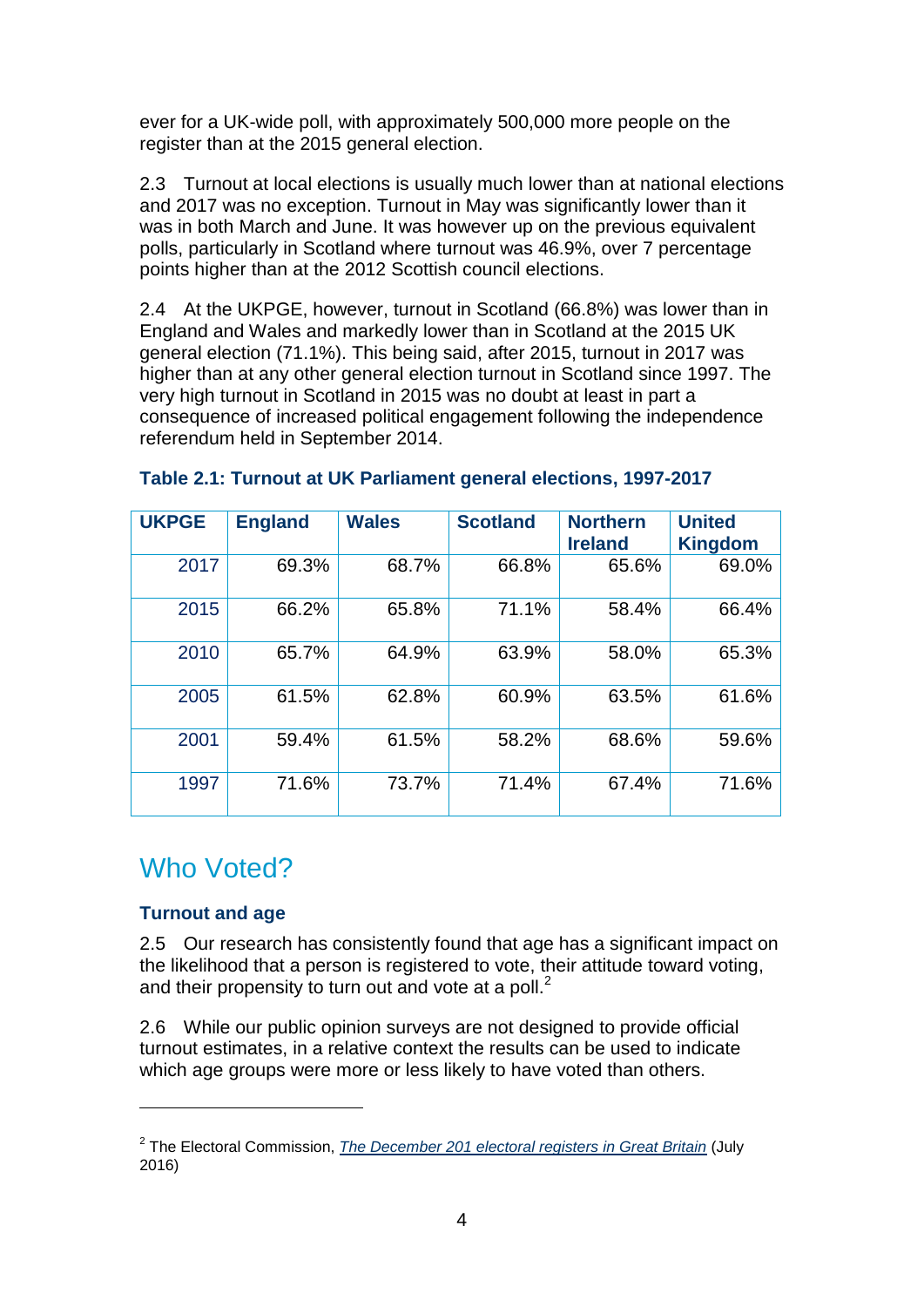Corroborating the estimates that have been produced by others<sup>3</sup>, our findings suggest turnout among under 34s was likely to have been around 11 percentage points higher in 2017 than in 2015, while turnout among over 34s was broadly stable. The gap in turnout between age groups at the 2017 UKPGE was therefore smaller than in 2015.

2.7 In line with the fact that turnout at the UKPGE in Scotland was lower than elsewhere in the UK, our results suggest that the turnout gap between age groups at the general election is likely to have been larger in Scotland than in England and Wales. In other words, young electors in Scotland were less likely to have turned out than their English and Welsh counterparts.

2.8 As chart 2.2 shows, our results also indicate that the turnout gap between younger and older age groups is likely to have been far smaller at the UKPGE than at the local government elections in May, where young people remained significantly less likely to have voted than older people.



<sup>&</sup>lt;sup>3</sup> Ipsos Mori, How Britain Voted, [https://www.ipsos.com/ipsos-mori/en-uk/how-britain-voted-](https://www.ipsos.com/ipsos-mori/en-uk/how-britain-voted-2017-election)[2017-election](https://www.ipsos.com/ipsos-mori/en-uk/how-britain-voted-2017-election)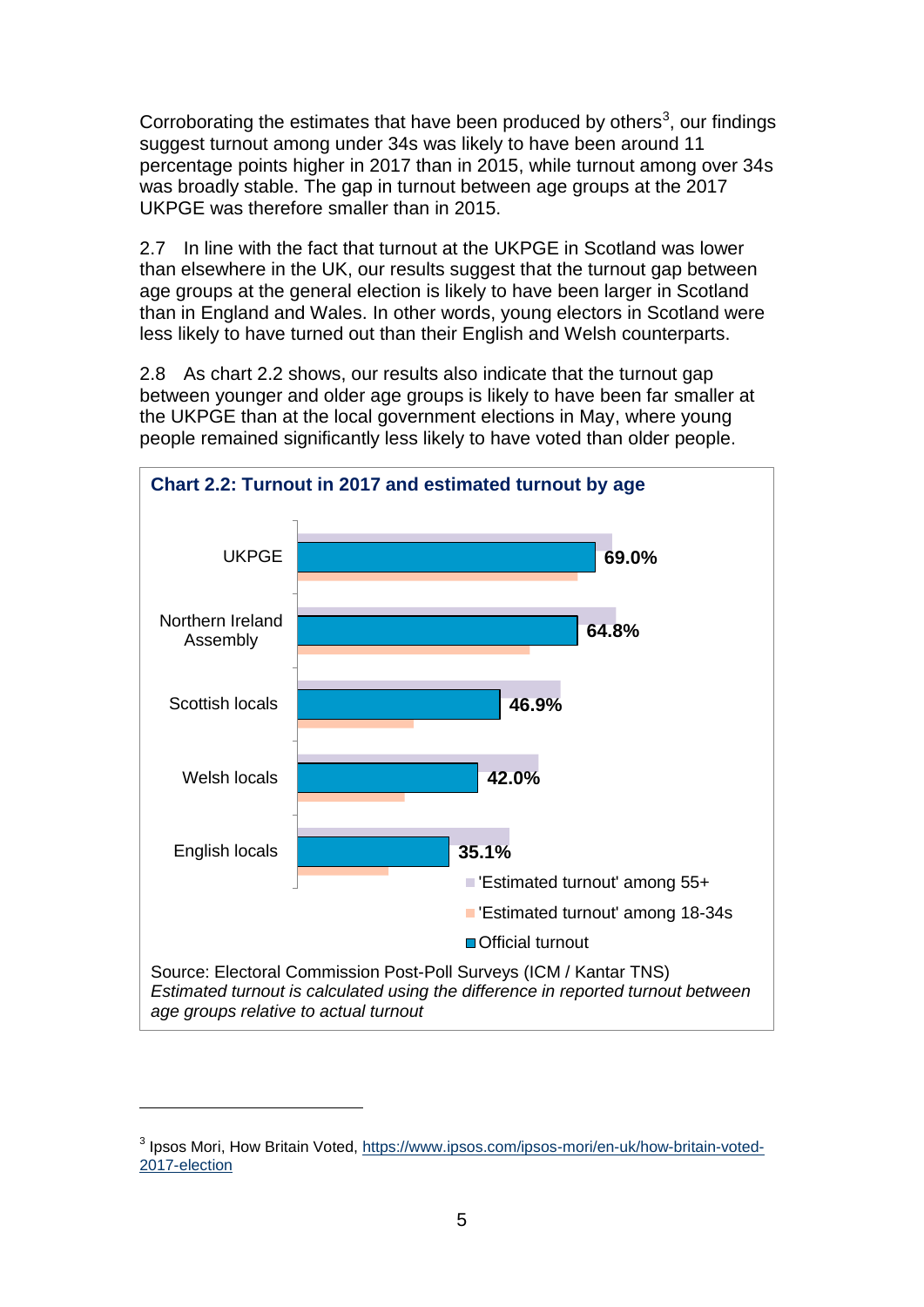#### **First time voters**

2.9 Of those that said they voted at the UKPGE in June, 3% said that this was the first time they had voted in any election or referendum. 18% of 18-24s and 5% of 25-34s said that this was their first time voting. While 3% of the 18- 24s said this was because they had not been eligible previously, this leaves 15% of 18-24s and the 5% of 25-34s claiming to have voted for the first time in June 2017 despite having been previously eligible. $4$ 

2.10 Overall, 4% of our respondents said they voted for the first time at the Scottish council elections. In contrast with the UKPGE the majority said that this was their first time purely because they had not previously been eligible, indicating that the May poll did not have the same motivating effect on younger previous 'non-voters' as the UKPGE. The 2017 Scottish council elections were the first set of scheduled council elections at which 16 and 17 year olds were eligible to vote, and this age group made up the majority of these first time voters. Of those 16 and 17 year olds voting in May, 43% reported that this was their first time voting.<sup>5</sup>

#### **Attitudes towards voting**

2.11 In each survey we ask respondents about their attitudes towards voting at UK general elections, as a way to understand how they feel about voting in general. Based on their answers, respondents are categorised into three groups: people that say they 'always vote', 'sometimes vote' and 'never vote'. We use attitudes towards general elections as our proxy for more general attitudes rather than any other type of election because they are the most consistent over time and they are also the most polarising; people tend to have the firmest opinions about whether or not they vote at general elections.

2.12 The 'always vote' group are most likely to turnout at any election. $6$  They are likely to have comprised the majority of voters at the local government and combined authority mayoral elections in May. However it is worth noting that, even among this group, notably fewer claimed to have voted in May (74%) than in June (95%).

2.13 'Always voters' are more likely to view voting as a civic duty compared to 'sometimes voters', whose motivations change depending on the context of the poll. Our findings suggest that 'always voters' are more likely to be over 35 years old, white and from socio-economic group AB.

2.14 In contrast, 'sometimes voters' tend to be younger. The biggest variation in turnout from poll to poll is among the 'sometimes vote' group; whether or

 $4$  You must be 18 to be eligible to vote at a UKPGE

<sup>&</sup>lt;sup>5</sup> The extension of the franchise in Scotland means that some 17 year olds voting in May would have been eligible to vote in the Scottish Parliament elections in May 2016 and in any local government by-elections from May 2016.

 $6$  This refers to the proportion of people that tell us they have voted in our post-election research: we know that people are more likely to claim they have voted than actually turned out, due to social desirability bias.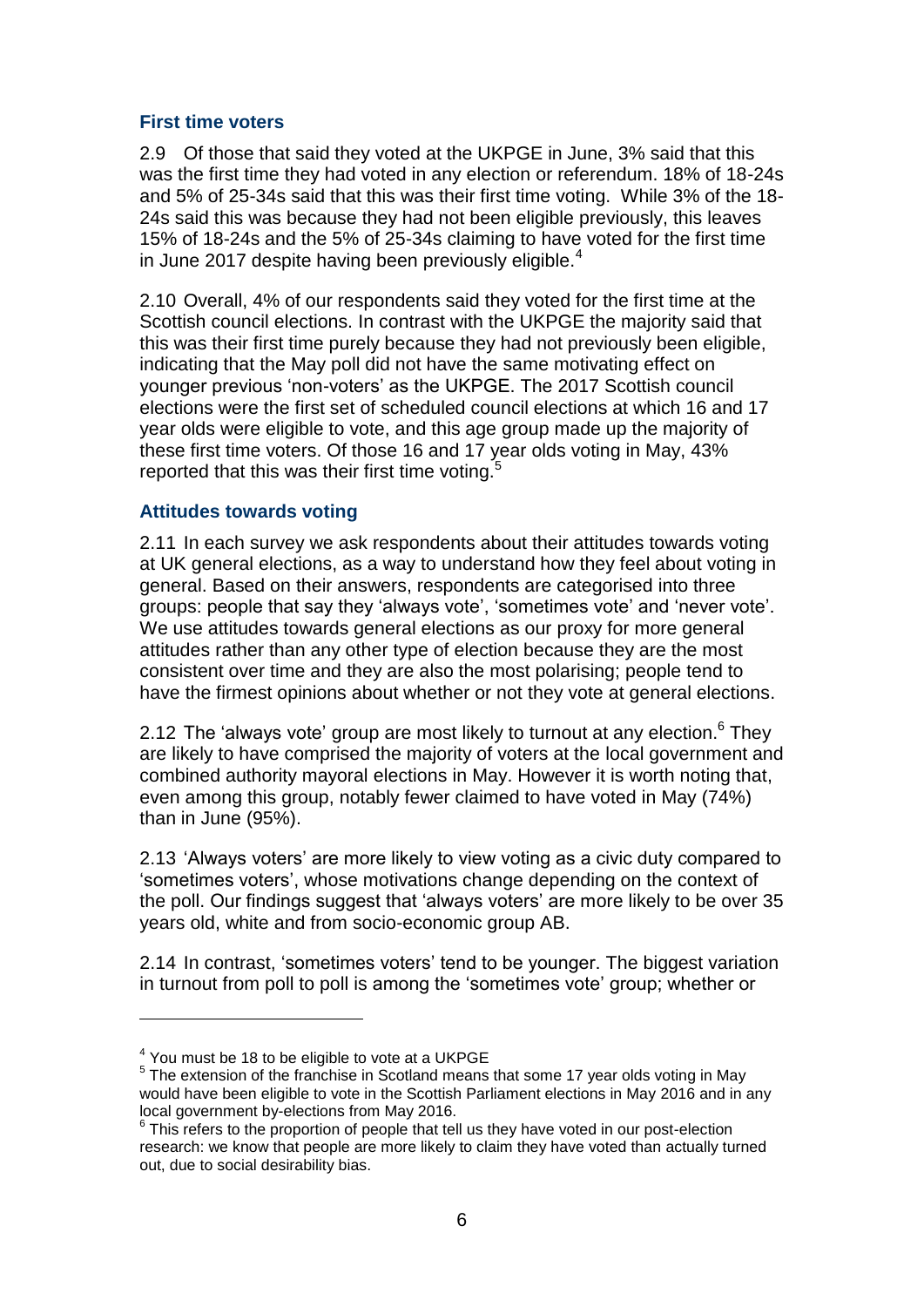not this segment of the population have been motivated to vote is what characterises a high or a low turnout poll. 'Sometimes voters' in England were the most different from May to June; in May only 21% claimed to have voted, compared with 66% who claim to have voted at the general election. In contrast, the 'sometimes vote' group in Scotland were the least likely to have claimed to have voted at the general election, 45% compared with 66% of English 'sometimes voters', and 63% of Welsh 'sometimes voters'. This corresponds with the fact that turnout in Scotland at the UKPGE was lower than in England and Wales.

2.15 Demographic characteristics have an impact on whether or not someone claims they never vote: ABs are less likely than C1/2s or DEs to fall into the 'never vote' category, and over 34s are less likely than under 34s to define themselves in this way. However, attitudes towards the political system have a far greater impact, with a third (33%) of 'never voters' saying it does not matter who is in charge of the country, compared with 3% of 'always voters'. Similarly, less than half (49%) of 'never voters' say that their life is directly affected by who runs the country, compared with 71% and 84% of 'sometimes' and 'always voters' respectively.

### Motivations for voting or not voting

### **Stated reasons for voting**

2.16 In our post-poll surveys we found the reasons people gave for why they chose to vote were broadly consistent across the polls in 2017.

| Top 5 reasons given for voting by poll':                                                                                                                                                                                                                               |
|------------------------------------------------------------------------------------------------------------------------------------------------------------------------------------------------------------------------------------------------------------------------|
| Northern Ireland Assembly election – March<br>• It is important to vote / it is my civic duty $(45%)$<br>• Lalways vote $(34%)$<br>• I wanted to have a say (33%)<br>• To get a change $(25%)$<br>• I wanted to be part of the democratic process (13%)                |
| Local government elections / CAM elections (GB) – May<br>• It is important to vote / it is my civic duty $(46%)$<br>• Lalways vote $(22%)$<br>• I wanted to have a say $(22%)$<br>• To support my party / candidate of preference $(11\%)$<br>• To get a change $(5%)$ |

#### **UKPGE – June**

- It is important to vote / it is my civic duty  $(47%)$
- $\bullet$  I wanted to have a say (26%)

 $7$  Respondents could provide multiple responses to this question.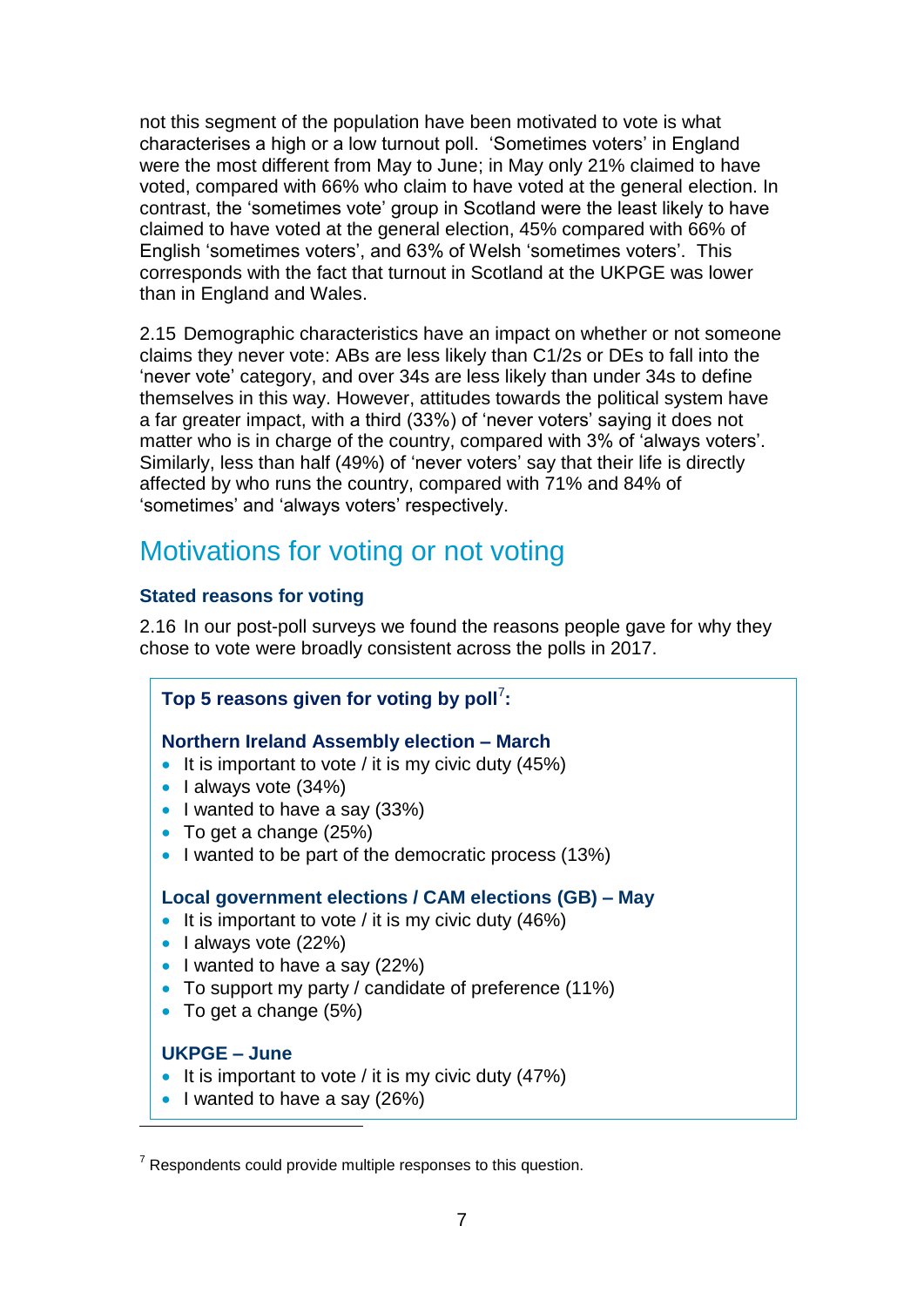- $\bullet$  lalways vote (17%)
- To support my party / candidate of preference (13%)
- To get a change (12%)

2.17 Across all three elections, a general belief that voting is an important duty tops the list of reasons people give for turning out. 'I always vote' was also a common response, although in June people were more likely to say they voted at the UKPGE because they wanted to have a say (26%) rather than just because they always do. This is perhaps a consequence of the fact that young people were more likely to have voted at the UKPGE: as explored above young people are more likely to say they are motivated to vote by having a say, and less likely to claim it is because they 'always vote'.

2.18 At the Northern Ireland Assembly election in March the desire 'to get a change' was given as a strong motivation for voting, and at higher levels than at previous Assembly elections. In 2017, 25% said they voted 'to get change', compared with just 6% and 7% at the 2016 and 2011 Northern Ireland Assembly elections respectively.

#### **Stated reasons for not voting**

2.19 Following the Northern Ireland Assembly election in March, there was an increase in the number of people who claimed they didn't vote because they were not registered to vote (16% compared to 5% in May 2016). This may be related to the number of people removed from the electoral register in December 2016. We addressed this issue in our [report on the March 2017](https://www.electoralcommission.org.uk/__data/assets/pdf_file/0008/226970/Northern-Ireland-Assembly-election-March-2017-report-briefing-paper.pdf)  [Northern Ireland Assembly election.](https://www.electoralcommission.org.uk/__data/assets/pdf_file/0008/226970/Northern-Ireland-Assembly-election-March-2017-report-briefing-paper.pdf)

2.20 More generally, we consistently find that people are most likely to attribute not participating in elections to circumstances – being too busy or being away on polling day – rather than to reasons related to dissatisfaction with the electoral process or political system. When asked why they had not voted at the UKPGE, 19% of non-voters in our survey said they had not had time or were too busy with work; a further 11% said they were away on polling day. Similarly, a quarter (24%) of those that did not vote at the May polls attributed it to a lack of time.

2.21 While not being able to find time to vote may be linked to a lack of motivation – it could be argued that people who really wanted to vote would have found a way to do so – this also highlights that ensuring that the process is as easy as possible will be key to participation for certain people.

2.22 Awareness of an election and the candidates is also an important factor in determining turnout and we explore this area further in the next chapter.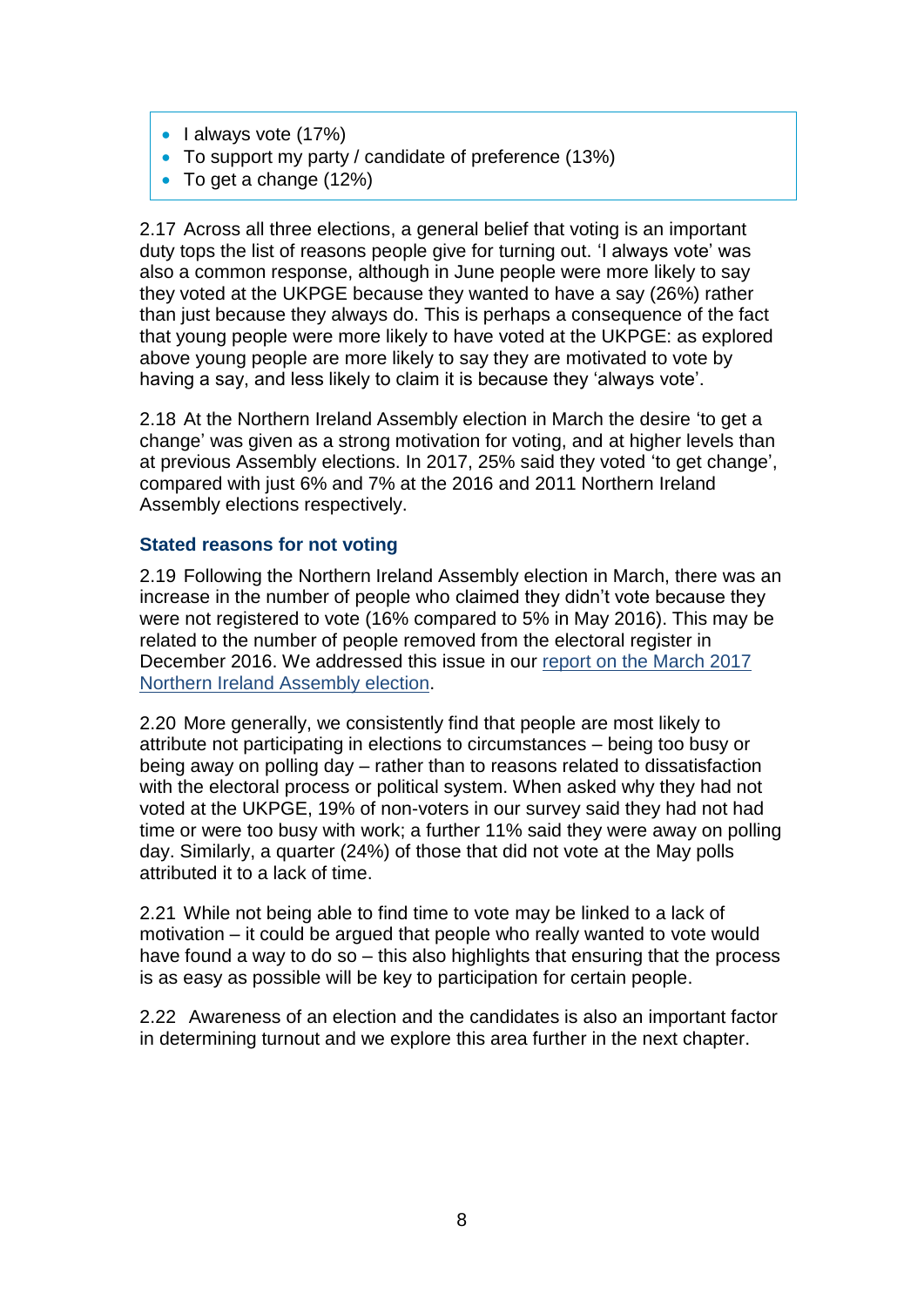# <span id="page-12-0"></span>3 Engagement: awareness

### **Key findings**

- Reported levels of awareness were highest at the polls with highest turnout.
- Awareness of the local government and Combined Authority Mayoral elections was particularly low; even many of those reporting that they felt informed about the election struggled to name accurately the body to which they were electing representatives.
- As with turnout, there was little difference in levels of awareness by age at the UKPGE compared with the local elections.
- This represented a change from 2015 when we found young people were less likely to report awareness of the poll. However, at the 2017 local elections young people continued to be much less likely to say they knew a great deal or a fair amount about the elections.

## <span id="page-12-1"></span>Awareness levels

3.1 Well-informed voters are fundamental to the democratic process. Feeling informed is closely connected to the decision to turn out and a lack of information is frequently cited as a reason for not voting or for feeling dissatisfied with the electoral process. Of course, motivation is important; those who want to vote will seek information as our findings below demonstrate. However ensuring information is as accessible as possible is crucial, particularly at local elections which are accompanied by much less sustained media coverage than a general election.

3.2 Following each poll we asked respondents how much they felt they knew about the election in question. As one might expect, awareness reflects turnout, with reported levels of awareness highest at the polls with the highest levels of turnout: see chart 3.1 below. This is likely to have been both a cause of the higher turnout at these polls and a consequence of it: given that a larger number voted at the Northern Ireland Assembly election and the UKPGE, it would follow that a larger proportion were aware than at the polls with lower turnout. It would also make sense that a larger proportion of electors feeling informed about the polls would have made them more likely to vote in the first place.

In comparison, awareness of the local government and Combined Authority Mayoral elections held in May was far lower. Again reflecting turnout, it was highest in Scotland (67%) and lowest for the combined authority mayoral elections (47%). Even among those who claimed they knew a great deal or a fair amount about the elections in May, our findings indicate that real knowledge of the local government elections was limited.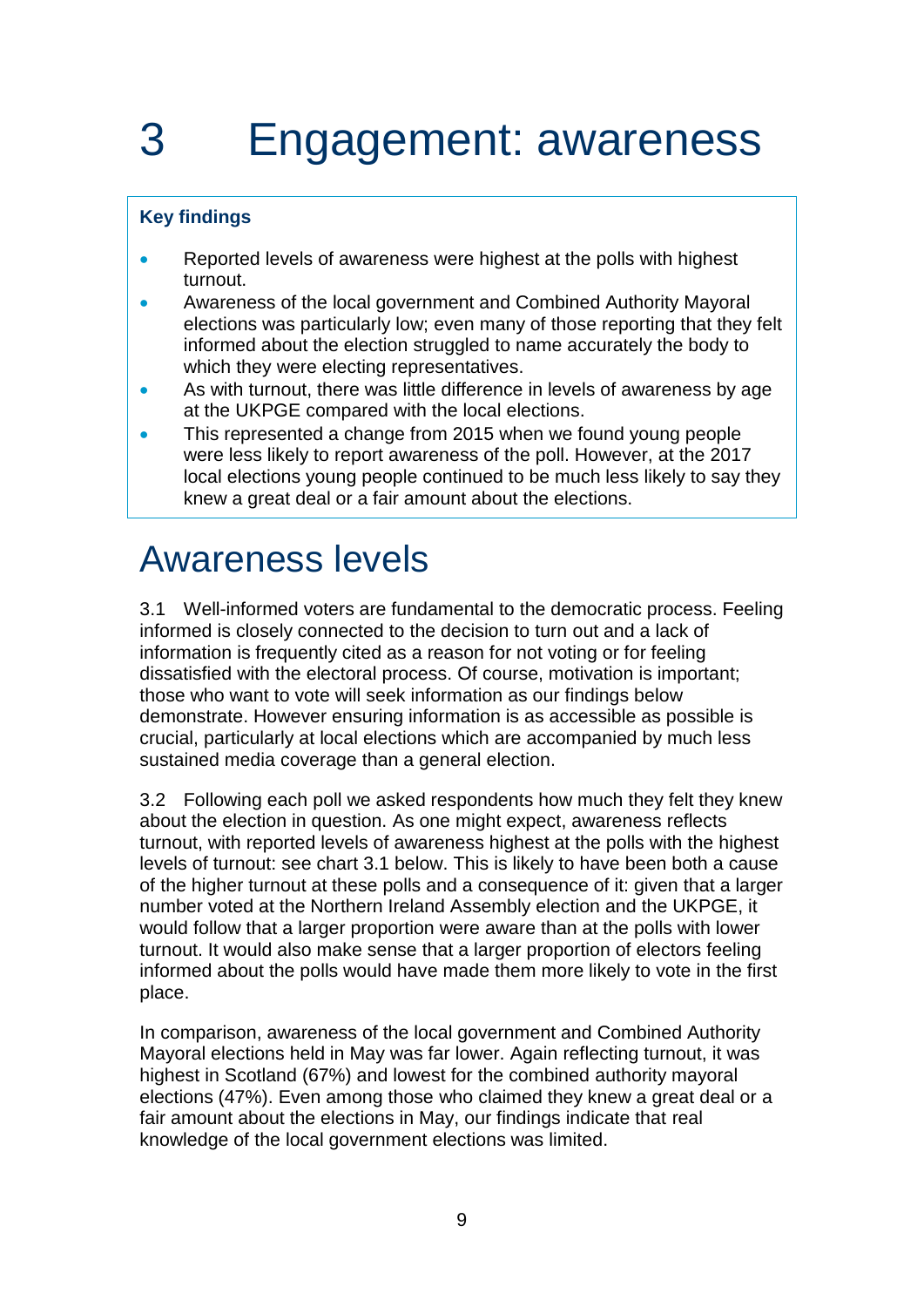3.3 This was particularly true in England, where the majority of polls held were county council elections; overall less than half (48%) were able to name correctly the council or authority to which they were electing representatives, with this figure at 53% among those who claimed to have voted and still only 56% among those who claimed to feel well informed about the election.

3.4 A similar pattern was true for those respondents eligible to vote in the inaugural Combined Authority Mayoral elections. In this case, 42% of respondents correctly named their combined authority area, rising to 50% among those that claimed to have voted.

### Awareness and age

3.5 As noted above, the variation in turnout by age was most significant at the May polls; in line with this, we also found far greater variation in levels of awareness between age groups at the local government and Combined Authority mayoral elections. As chart 3.2 shows, at the UKPGE only three percentage points separate the age groups on awareness, while at the local government elections younger respondents were significantly less likely to say they knew about the polls than older respondents. Indeed less than a third of 18-34s in England felt they knew something about the local elections in their area.



3.6 Reflecting the higher turnout among 18-34s at the UKPGE in 2017 compared with 2015, the level of awareness among under-34s (88%) also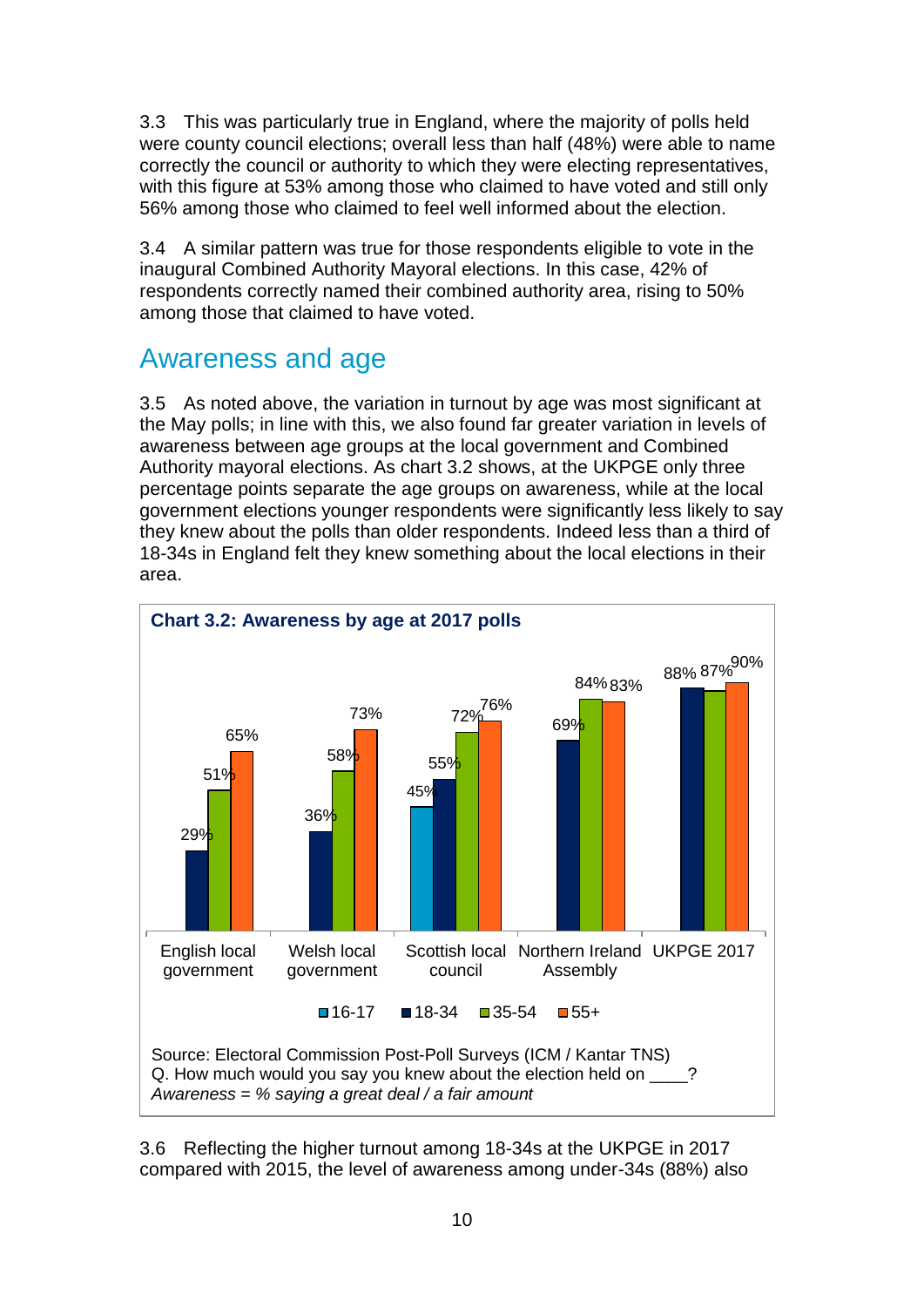represents a 7 percentage point increase on 2015 (81%). In 2015 the difference in awareness between 18-34s and 35-54s and over 54s was 9 percentage points and 10 percentage points respectively.

## <span id="page-14-0"></span>Access to and sources of information

## Access to information

3.7 Across the UK, 85% agreed that they had enough information to be able to make an informed decision on who to vote for at the UK general election. At the Northern Ireland Assembly election in March, 78% agreed they had enough information to be able to make an informed decision.



N.B. In June respondents were asked if they agreed they had 'enough information to be able to make an informed decision on who to vote for'

3.8 At the local elections in May, fewer people felt they had sufficient information on who to vote for (54% in England and 55% in Wales). In Scotland, 65% agreed they had enough information on candidates. At every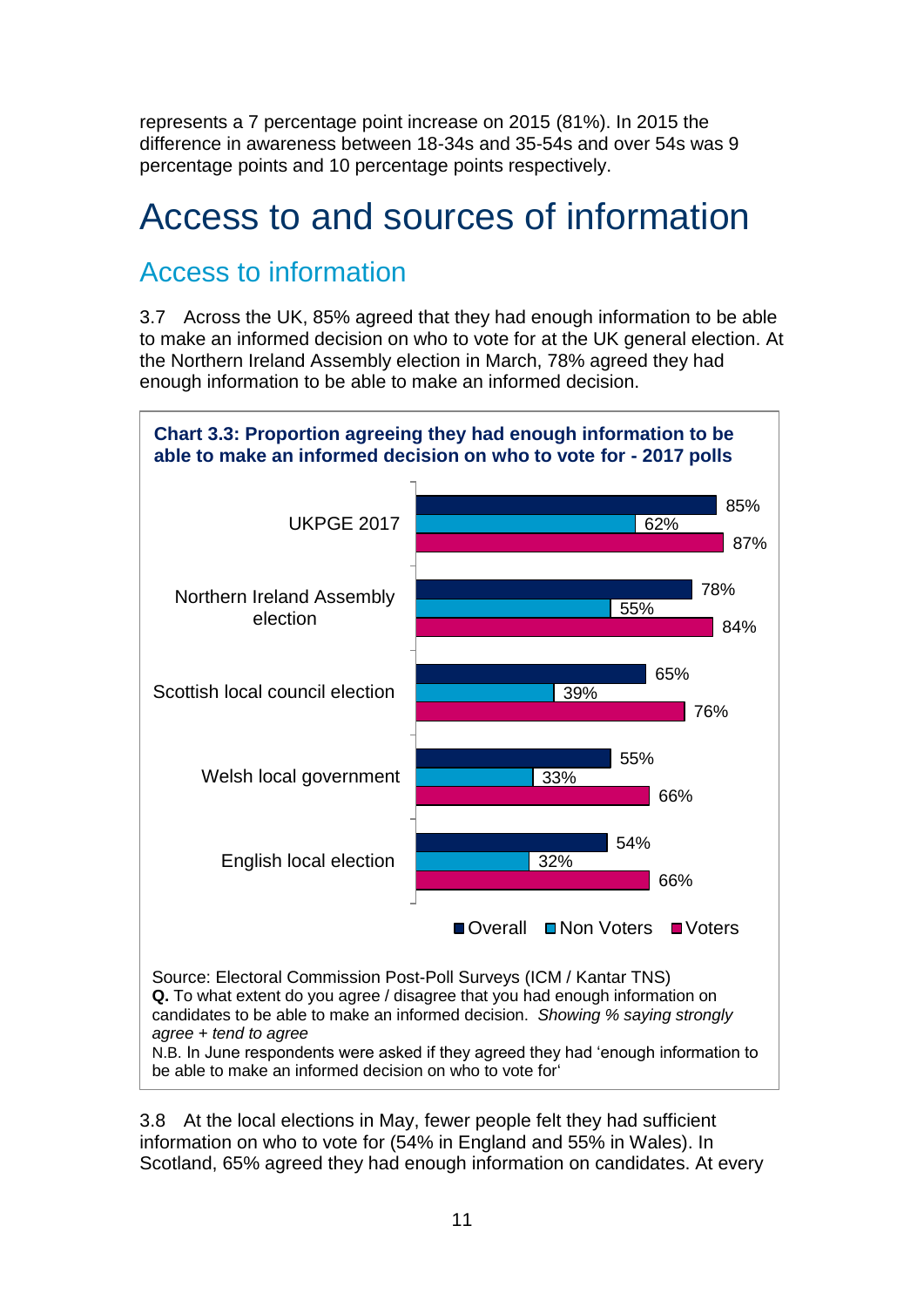poll voters were much more likely than non-voters to believe they had sufficient information. Further emphasising the link between information and turnout, the gap between voters and non-voters was largest at the local government and CAM elections.

## Sources of information

3.9 Among those who felt they had sufficient information on candidates standing at the local government and CAM elections in May, the main source of information was leaflets from political parties and candidates. Those in Wales were most likely to say they accessed information on candidates via leaflets (75%), followed by Scotland (68%) and England (63%). A slightly smaller proportion reported accessing information on Combined Authority Mayoral candidates via leaflets (54%) with Combined Authority websites (19%) and the booklets on candidates produced by the Combined Authority (17%) also listed as key sources of information. Of those that felt sufficiently informed about candidates at the May polls, 20% said they used social media to access information.

3.10 At the UKPGE, respondents reported accessing information on who to vote for via a much wider range of channels<sup>8</sup>. The top five were: television interviews (48%), social media (37% $9$ ), articles in national newspapers (28%), online news sites (24%), and leaflets from political parties / candidates (23%). Electors in Northern Ireland were more likely than anyone else to say they accessed information via leaflets or flyers from political parties (34%, compared with 23% for the UK overall) – the second most cited source after television interviews (49%).

3.11 Across the UK, the difference between under- and over-35s was stark; over-35s were far more likely to point to TV and radio interviews compared with under-35s, who said they accessed information via social media channels and the websites of political parties.

#### **Media coverage**

1

3.12 Our findings about sources of information correspond with the perceived level of media coverage at each of the polls, as shown in chart 3.4 below.

3.13 At the lower turnout local government and CAM elections, people were more likely to say that they knew about the polls than they were to say that they believed the election had received a lot of media attention. For the Northern Ireland Assembly and UKPGE the reverse is true. For the local elections, where there was less pervasive media coverage, those electors that felt informed relied on alternative sources of information to help them make a decision on who to vote for.

<sup>&</sup>lt;sup>8</sup> Respondents could list multiple channels

<sup>&</sup>lt;sup>9</sup> 18% Facebook, 9% Twitter and 10% 'other social media'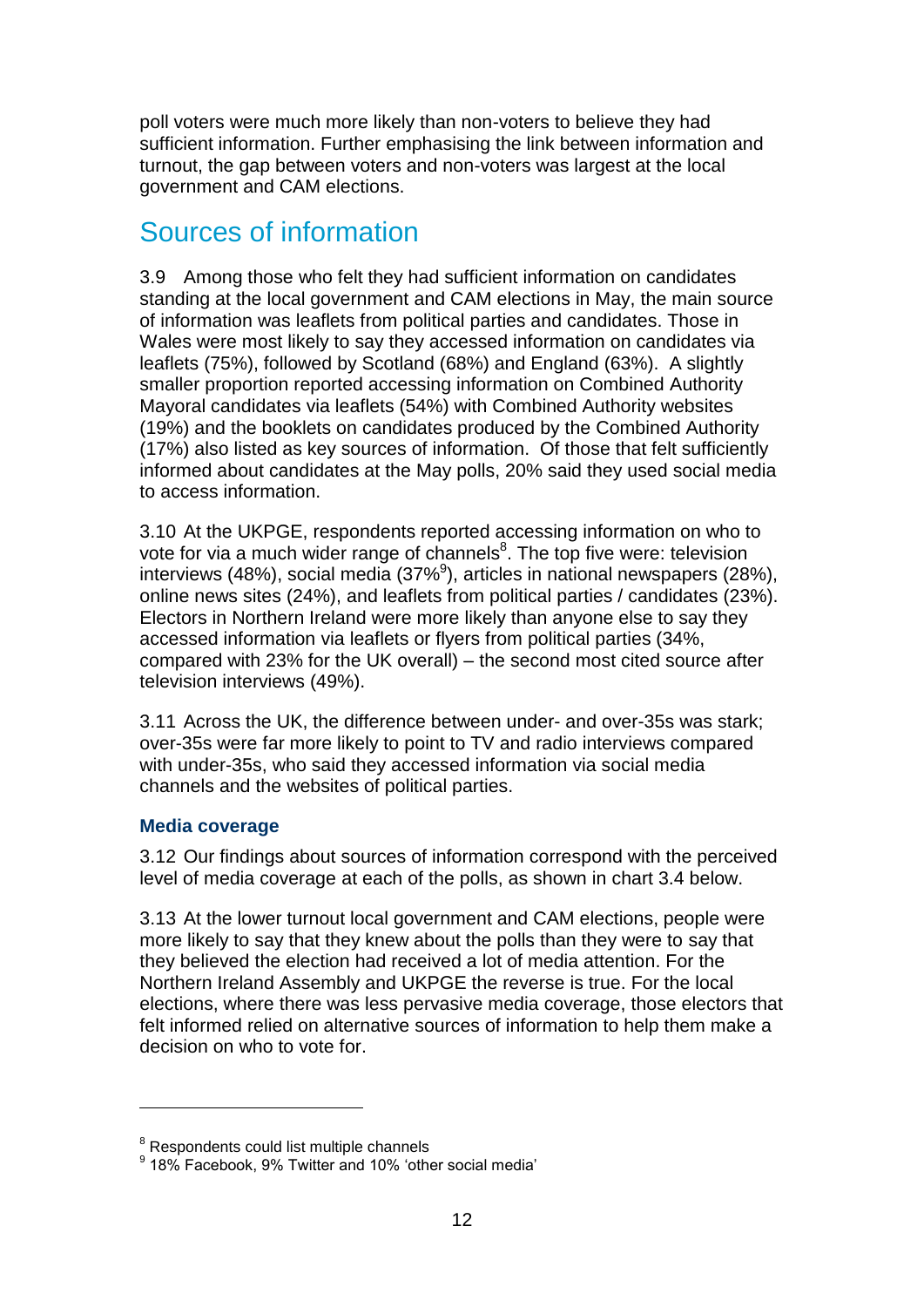

3.14 While the electorate was firmly of the view that there was a lot of media coverage on the June UKPGE (92% agreed), it was less convinced about the impartiality of this coverage. Only a third (34%) believed that 'the UK General Election was covered in a fair and balanced way in the media'. This is in line with the 37% that believed the coverage of the EU referendum was fair and balanced. The role of the media in relation to perceptions of electoral fraud is explored in Chapter 4.

#### **Campaign contact**

1

3.15 In our surveys following the May and June polls, we asked people about recent contact from campaigners. The chart below shows the results for May compared with June.<sup>10</sup> It should be noted that the overlap between the two polls, with the general election announced during the campaign period for the May elections, is likely to have skewed the results for May. We might not expect to see quite such high levels of campaign contact at a 'normal' set of local elections.

3.16 The vast majority reported having some form of campaign contact, ahead of both the May and June polls. The primary differences between May and June are around the proportion of people who saw an advert or message from a political party, either on television or on social media. This corresponds

 $10$  Shows GB figures for June to be comparable with May – this question was not asked following the Northern Ireland Assembly election in March.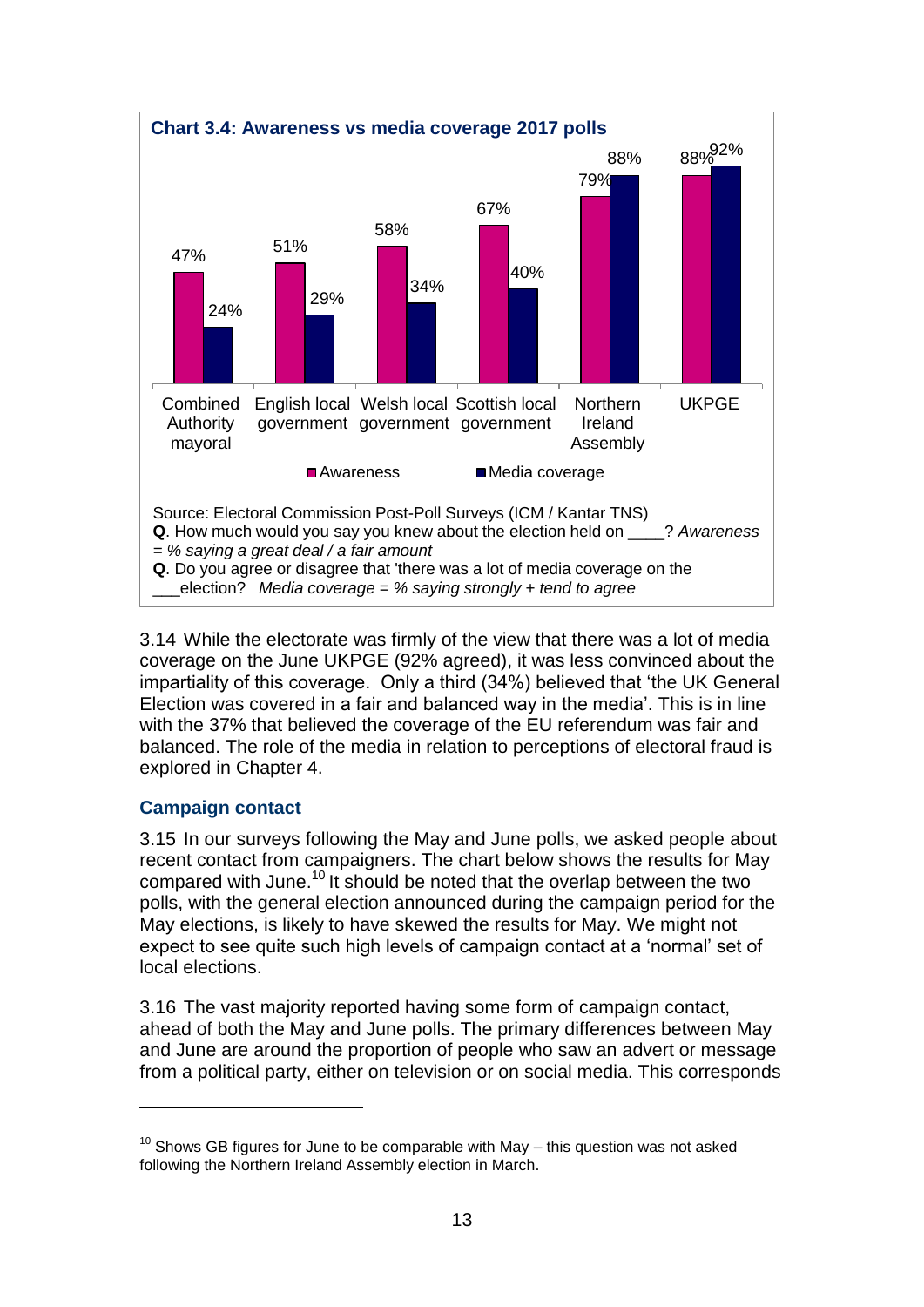with the findings on sources of information outlined in the previous paragraphs [3.9-3.11]: leaflets from political parties were the key source of information at the local government election, in the absence of the high profile television and social media campaigns that accompanied the general election.



3.17 The importance of direct forms of communication and the work of parties and campaigners is further underlined by the significant differences in reported campaign contact between voters and non-voters at the May elections. 91% of voters in May said they received a leaflet to their home, compared with 79% of non-voters; 35% of voters saw campaigners giving out leaflets near their home compared with 27% of non-voters; and 28% of voters said a campaigner had knocked on their door, compared with 17% of nonvoters.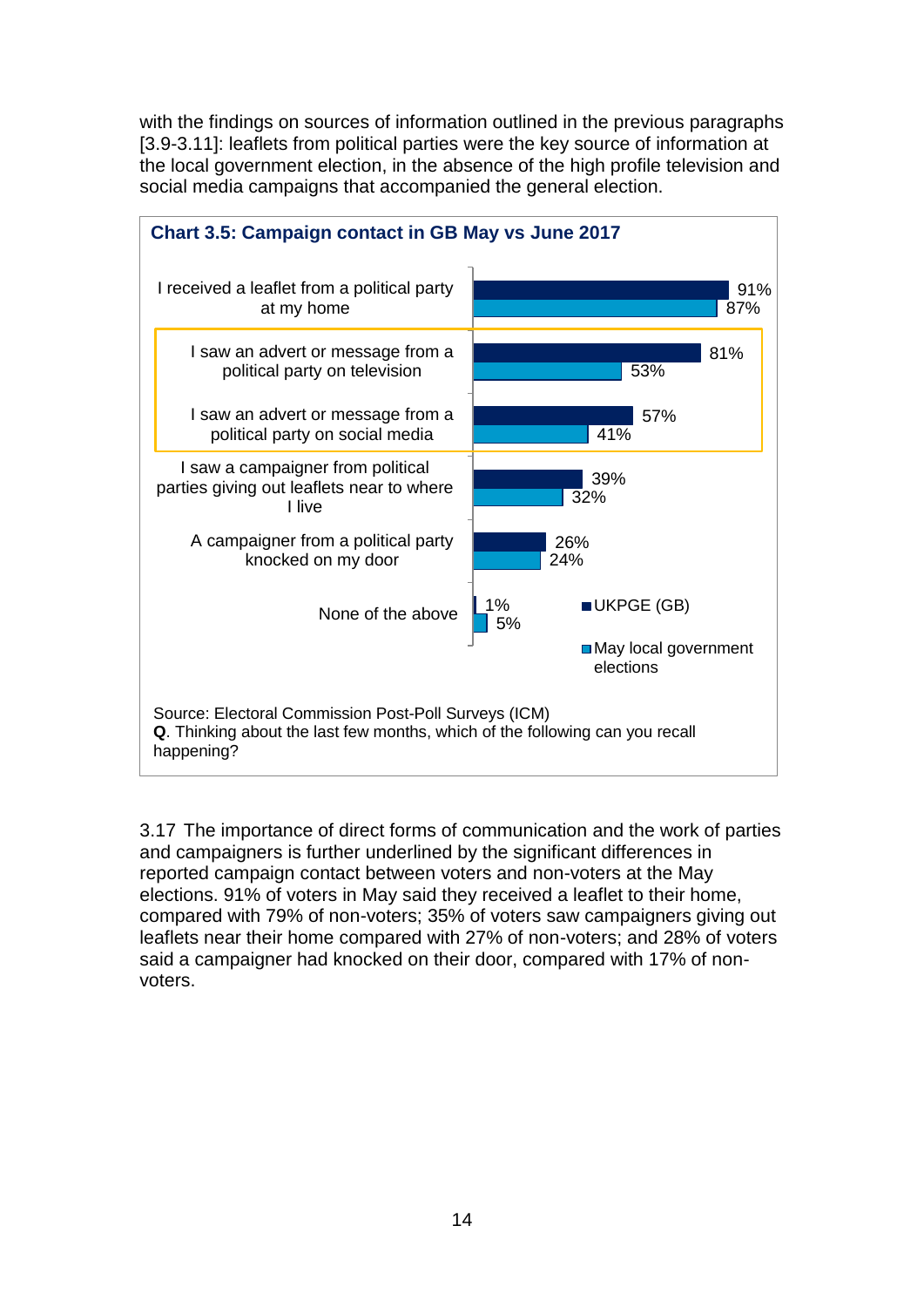# <span id="page-18-0"></span>4 Experience: confidence and satisfaction

### **Key Findings**

- While satisfaction with the electoral registration system is high, there is also appetite for reform. Almost two thirds expressed support for automatic registration on receipt of a National Insurance number.
- In Northern Ireland, our research found that satisfaction with the voting process dropped from March to June, and also from the 2016 Northern Ireland Assembly election to 2017. It is likely that this decline can, at least in part, be attributed to the political stalemate in Northern Ireland and may also indicate a degree of 'voter fatigue'.
- The majority of the public believe that voting in the UK is safe from fraud and abuse; however, there continues to be a perception, among a sizeable minority, that some fraud occurs at elections, driven specifically by media stories rather than by direct experience or evidence of fraudulent activity.

## <span id="page-18-1"></span>Confidence that the elections were well run

4.1 Of those surveyed in Great Britain following the May local elections, 81% said they were confident the election was well run; similarly 79% were confident the UKPGE was well run. Northern Ireland differed from Great Britain in this respect, with an 8 percentage point gap between the proportion that believed the snap Northern Ireland Assembly election in March was well run (86%) and the proportion that felt this way about the UKPGE (78%).

4.2 As discussed in Chapter 3, access to information was one of the key differentiators for voters between the local government elections and the UK general election. This was reflected when we asked people why they were not confident that the elections were well run; among those *not* confident that the English and Welsh local elections were well run, 63% and 59% respectively attributed this to a lack of information. In contrast, 24% gave information as a reason for doubting the UKPGE was well run. Reasons related to mistrust of politicians and the political system (19%) and campaign or candidate issues (16%) were also cited as key reasons to doubt whether the UKPGE was well run. These featured far less prominently in the responses relating to the May polls.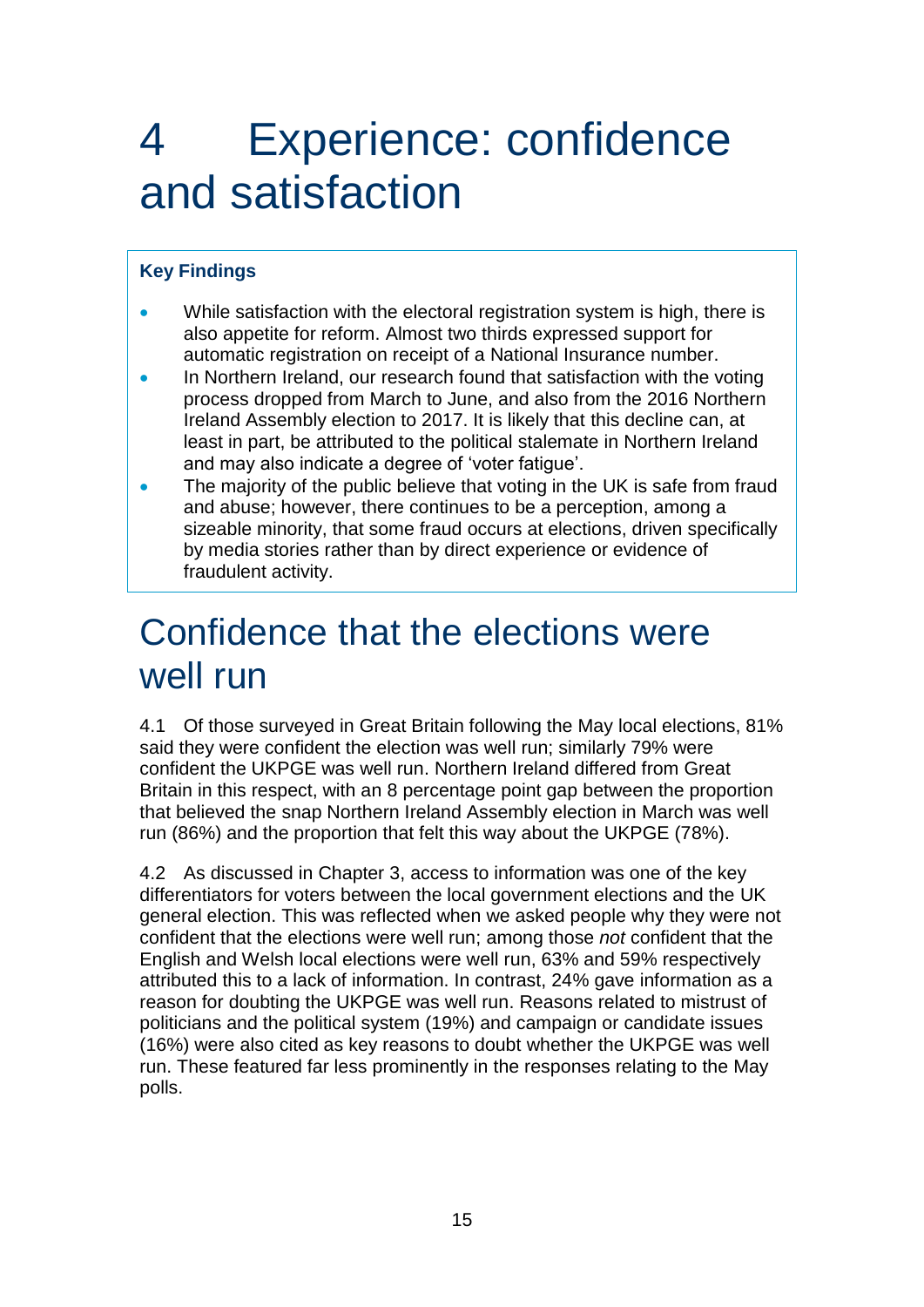

## <span id="page-19-0"></span>**Registration**

## Great Britain

4.3 Given that the registration system operates all year round, it makes sense that attitudes towards it are largely stable. What differs is the level of engagement with the system, with more people registering to vote in the run up to an election than they do at any other time of the year.

4.4 As chart 4.2 shows, there was a small spike in applications in the run up to the May polls and then a much larger spike ahead of the UKPGE. This is a consequence of the fact that not all areas held elections in May and of the heightened attention and interest in the general election.

4.5 Despite the different levels of engagement with the system in May compared with June, satisfaction is consistent. When asked in May, 87% of those in areas holding elections said they were satisfied with the registration system; in June 86% of electors surveyed in Great Britain said they were satisfied. We found levels of satisfaction to be similar across demographic groups and among those that had registered in the final weeks and days before the deadline.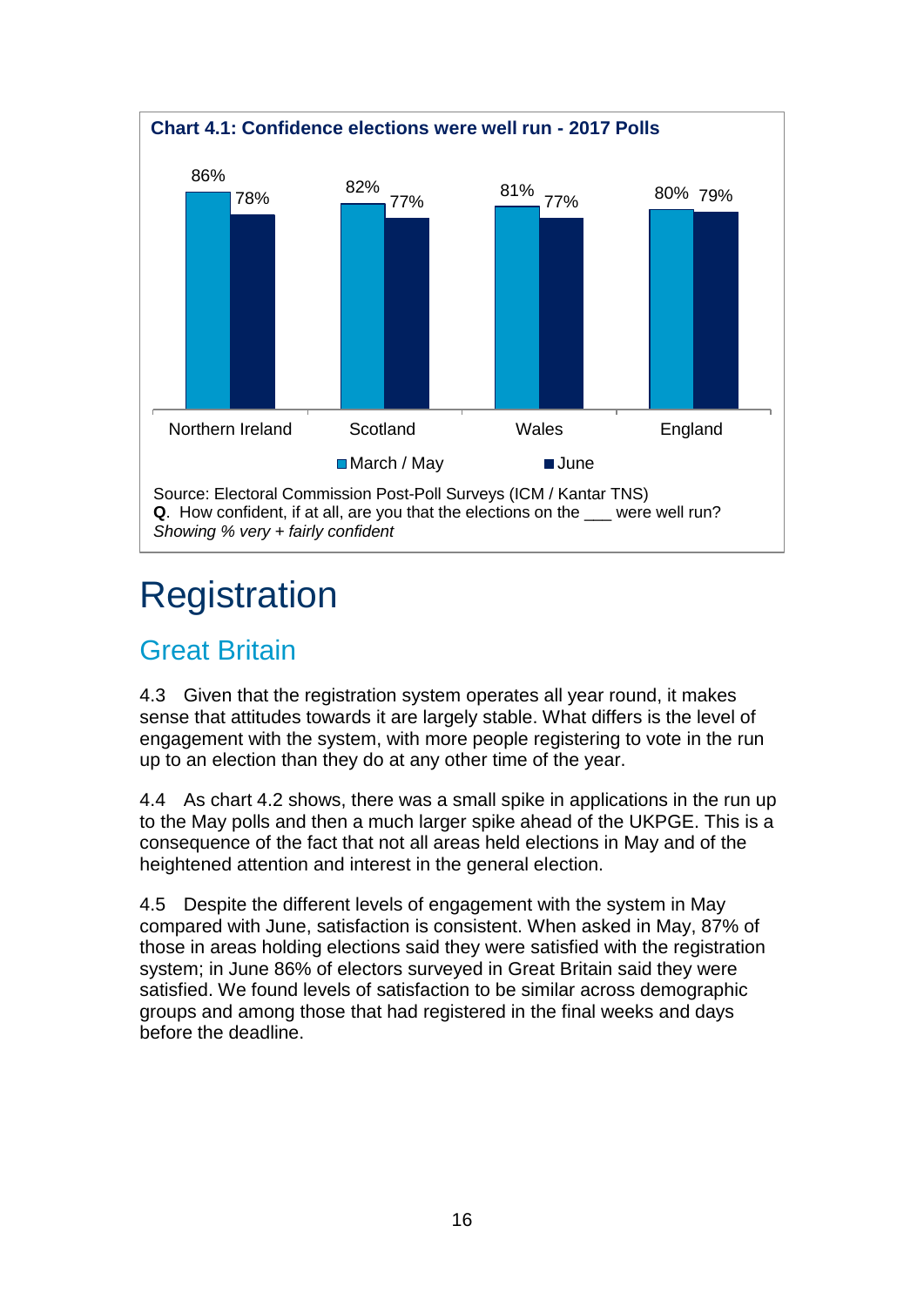

4.6 Despite the fact that the majority say they are satisfied with the registration system in its current form, we also find that many express support for changes to it. In Great Britain, the highest levels of support were expressed for automatic registration when a person receives their National Insurance number: 58% of respondents thought this should be the case. 34% said that you should be able to register at a polling station on the day of the poll. In July, the Electoral Commission published a [report on electoral](https://www.electoralcommission.org.uk/__data/assets/pdf_file/0003/232761/Electoral-registration-report-July-2017.pdf)  [registration at the June 2017 general election;](https://www.electoralcommission.org.uk/__data/assets/pdf_file/0003/232761/Electoral-registration-report-July-2017.pdf) this contains an overview of the Commission's recommendations on making electoral registration more joined up in response to growing public expectations.

### Northern Ireland

4.7 Our research found slightly lower levels of satisfaction with the registration system in Northern Ireland, where it is not yet possible to apply to be registered online. In our June post-poll survey, 78% said they were satisfied with the process, compared with 86% in Great Britain. In our March post-poll survey we found that 77% agreed you should be able to register to vote online.

4.8 Online electoral registration has transformed access to elections and referendums significantly easier for voters in Great Britain. As outlined in the Commission's report on [electoral registration at the June 2017 UKPGE,](https://www.electoralcommission.org.uk/__data/assets/pdf_file/0003/232761/Electoral-registration-report-July-2017.pdf) the Chief Electoral Officer postponed the scheduled introduction of online registration following the announcement of the snap Northern Ireland Assembly election. This was understandable given that there were a number of technical challenges to be addressed prior to implementation, but we look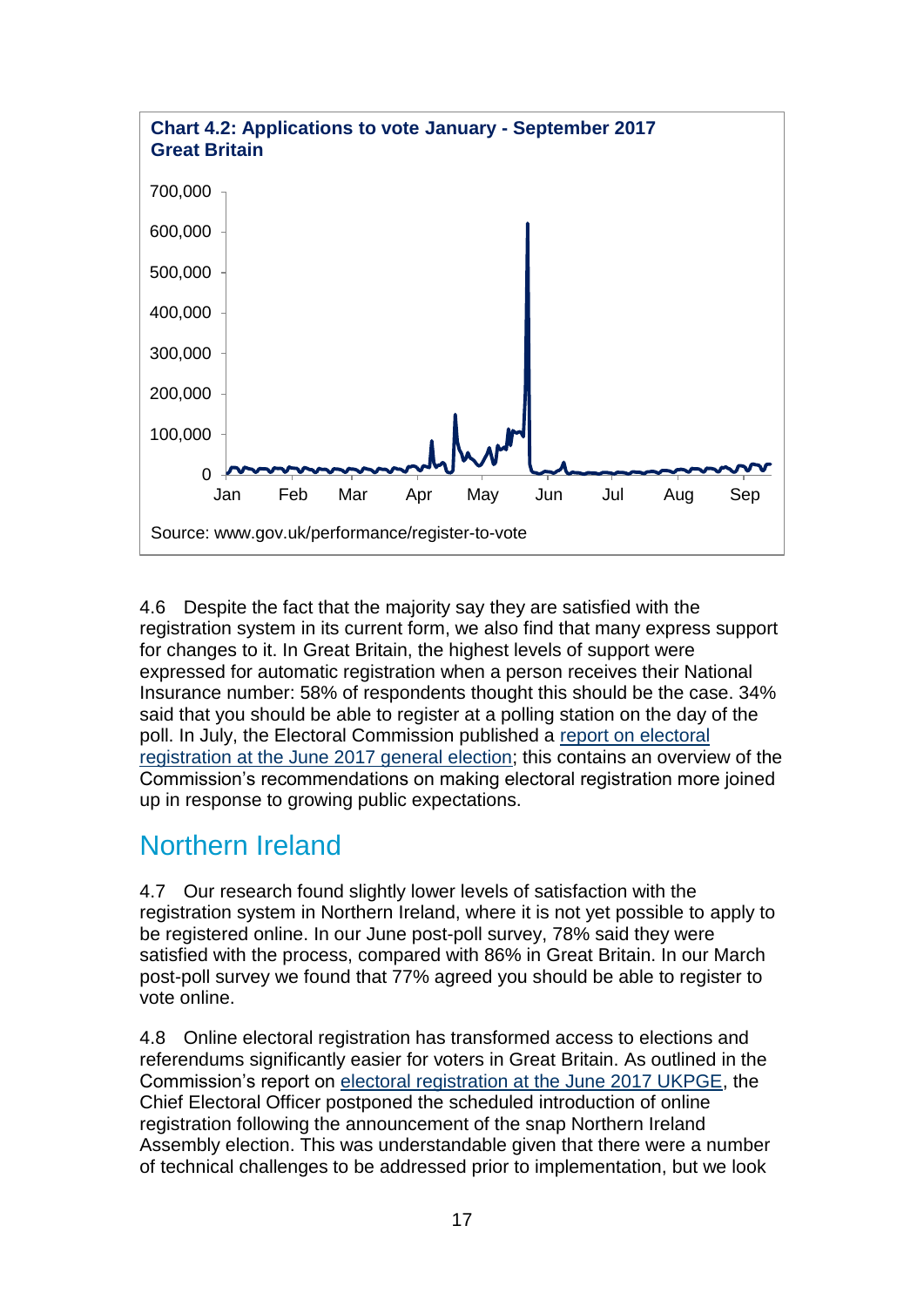forward to the Chief Electoral Officer recommencing this work as soon as possible.

## <span id="page-21-0"></span>**Voting**

4.9 In England and Wales, satisfaction with the procedure for voting in elections remained consistent, and relatively high, from May to June (chart 4.3). The most significant differences between levels of satisfaction were found in Scotland and Northern Ireland.



4.10 In Northern Ireland, satisfaction with the voting process dropped from 87% following the Assembly election in March to 76% following the UKPGE in June. Unfortunately, our sample of dissatisfied respondents in Northern Ireland<sup>11</sup> is not large enough to interrogate fully the reasons behind this decline. It does, however, mirror similar falls on other metrics. For instance while 86% were confident that the 2017 Northern Ireland Assembly election was well run, 78% said the same about the UKPGE in Northern Ireland. The fall also matches the downward trajectory on both of these measures from the 2016 to the 2017 Northern Ireland assembly election. We believe this may be, at least in part, related to increased negativity as a consequence of the political stalemate. It is also indicative of possible 'voter fatigue'.

 $11$  N=60.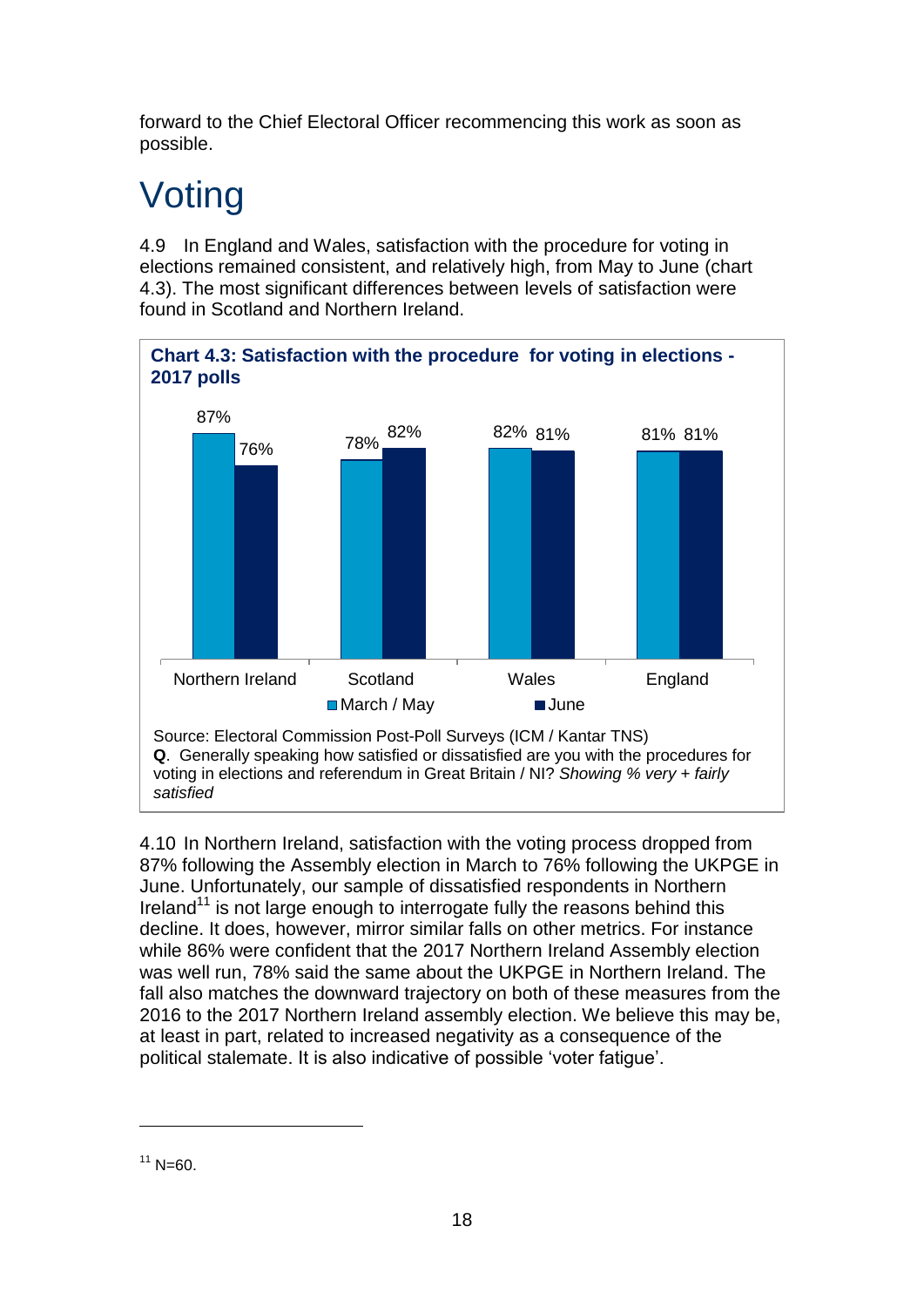4.11 Our May post-poll survey in Scotland revealed that 16 and 17 year old voters were less satisfied than the overall population with both the procedure for voting and with the electoral registration system. This may be linked to their experience as first time voters and being less familiar with the system than older electors. Younger electors are also the biggest advocates of increased automation and digitalisation of the electoral process: 74% of 16- 17s and 64% of 18-34s agreed that you should be automatically added to the register when you receive your National Insurance number. Two thirds of 16- 17 year olds and 52% of 18-34 year olds said they would have been more likely to vote if they could have voted online instead. The Commission does not currently advocate online voting and believes any move towards it would need to be based on robust evidence and justification; yet these views do highlight the need for the system to keep up with modern society's expectations of public services.

### Casting a vote

1

4.12 Three different voting systems were used across the polls in 2017; Single Transferable Vote (STV) was in use at the Northern Ireland Assembly election and the Scottish council elections; the new Combined Authority Mayoral elections were held using the Supplementary Vote (SV) system; and the UK Parliamentary general election and the English and Welsh local government elections used First Past the Post (FPTP). Voters in Scotland, Northern Ireland and the combined authority mayoral areas therefore used two different systems in polls held relatively close together.

4.13 Evidence from the polls across the UK indicates that preferential voting systems tend to return higher rates of rejected ballots than simple majority voting systems. A consequence of the fact that simple majority systems (FPTP) have simpler requirements is that voters have less opportunity to make mistakes.

4.14 The views of voters reflect the varying degree of difficulty in completing the ballot paper. In our survey following the Scottish council elections in May, 5% of voters said they found completing their ballot papers difficult compared with 2% at the Northern Ireland Assembly election and 1% or less at FPTP elections.

4.15 In Northern Ireland, the proportion of rejected ballots (1.16%) was in line with the proportion rejected at the May 2016 election (1.34%).<sup>12</sup> At the Scottish council elections, the proportion of rejected ballots increased slightly

 $12$  A total of 6,836 ballots were rejected because a first preference was given for more than one candidate. Based on our observations at count venues this is because, in many cases, the voter had marked the ballot paper with multiple 'x's rather than using numbers. Whilst a single 'x' on a ballot paper could be considered as a valid first preference, once a second 'x' is placed on the ballot paper the voter's intention becomes unclear. https://www.electoralcommission.org.uk/ data/assets/pdf file/0008/226970/Northern-[Ireland-Assembly-election-March-2017-report-briefing-paper.pdf](https://www.electoralcommission.org.uk/__data/assets/pdf_file/0008/226970/Northern-Ireland-Assembly-election-March-2017-report-briefing-paper.pdf) [page 5]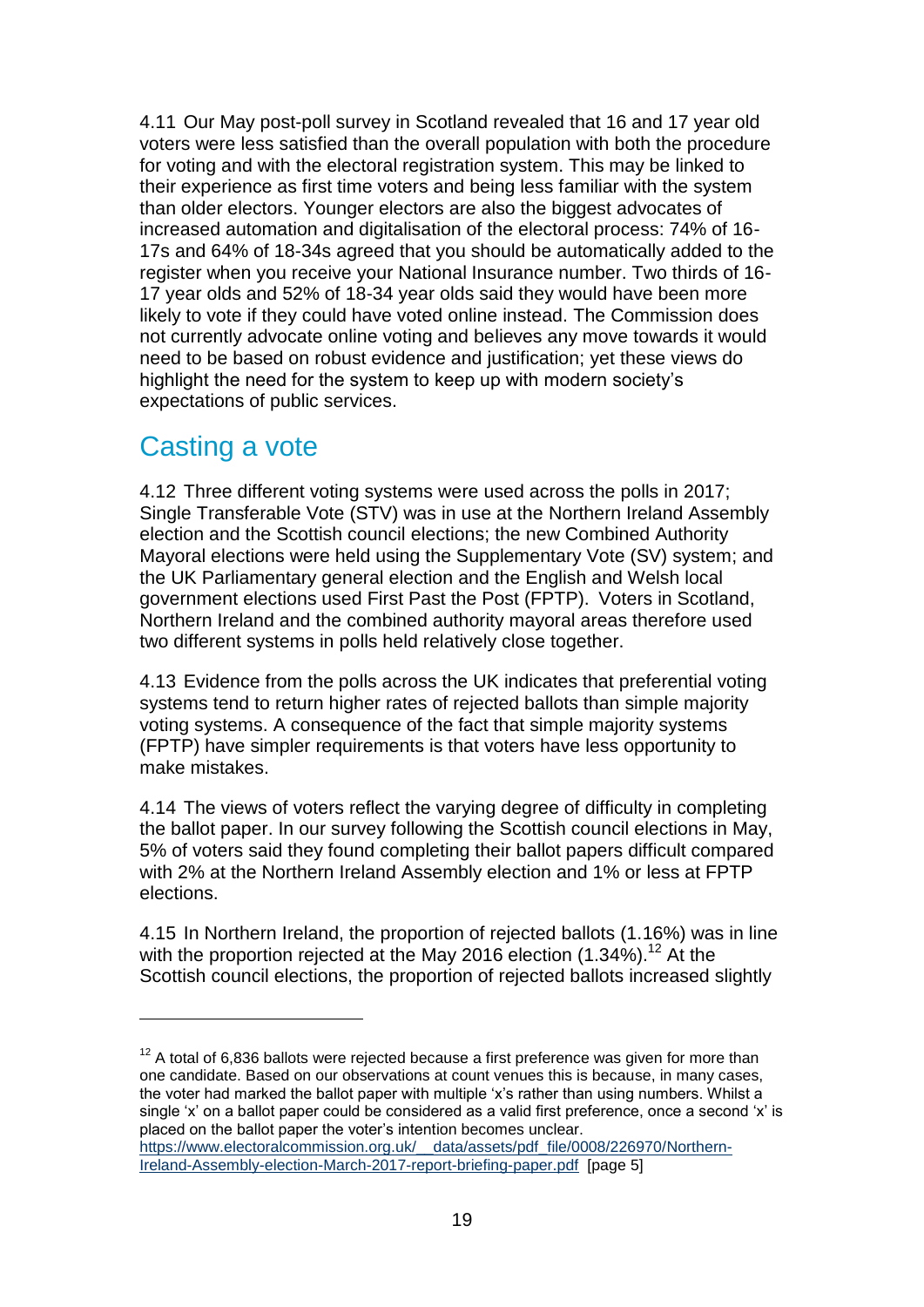from 1.74% in 2012 to 1.95% in 2017. In our report on the administration of the poll we noted that an initial ward-level analysis suggested that the rate of rejected of ballot papers was higher in wards with greater levels of deprivation and unemployment<sup>13</sup>. However, these wards were also more likely to have multiple candidates from a single party standing, which may also have been a contributory factor. Further analysis is planned to attempt to identify causal factors underlying higher than average rates of rejected ballots.

| <b>Poll</b>                                           | <b>Voting</b><br>system | <b>Rejected votes</b><br>(%) | % saying they<br>found it difficult<br>to complete<br>their ballot<br>paper |
|-------------------------------------------------------|-------------------------|------------------------------|-----------------------------------------------------------------------------|
| <b>UKPGE</b>                                          |                         | 0.23%                        | 1%                                                                          |
| English local<br>government elections                 | <b>FPTP</b>             | 0.26%                        | $*9/6$                                                                      |
| Welsh local government<br>elections                   |                         | 0.52%                        | 1%                                                                          |
| Northern Ireland<br>Assembly election                 | <b>STV</b>              | 1.16%                        | 2%                                                                          |
| <b>Combined Authority</b><br><b>Mayoral elections</b> | <b>SV</b>               | 1.34%                        | 4%                                                                          |
| Scottish council<br>elections                         | <b>STV</b>              | 1.95%                        | 5%                                                                          |

#### **Table 4.1: Rejected ballots and public views on difficulty**

4.16 While our initial ward level analysis did not show higher levels of rejected ballots in areas with higher concentrations of young people, our post-poll survey suggests that age was a factor, at least in terms of people reporting finding it difficult to complete their ballot. Voters aged 18-34 were significantly more likely to say they found it difficult to complete their ballot paper (16%) than both 16-17 year old voters (7%) and those aged over 35 (2% among 35- 54s and 3% among over 55s).

4.17 It is possible that the relatively lower levels of 16-17 year olds reporting that they found it difficult to complete their ballot paper is indicative of the work that the Commission and its partner organisations undertook to disseminate information on voting to this age group. The Commission ran a school based

 $13$  Correlation analysis of rejected ballots and demographic variables at ward level found a positive correlation between rejected ballot papers and household deprivation and unemployment. The analysis identified a weaker correlation between rejected ballots and people with no qualification and renters, but no correlation between concentration of 16-29 year olds and levels of rejection. Further analysis will be undertaken to examine the relationship between concentrations of people in full time education and rejection rates. [https://www.electoralcommission.org.uk/\\_\\_data/assets/pdf\\_file/0006/233673/Scottish-Council](https://www.electoralcommission.org.uk/__data/assets/pdf_file/0006/233673/Scottish-Council-elections-2017.pdf)[elections-2017.pdf](https://www.electoralcommission.org.uk/__data/assets/pdf_file/0006/233673/Scottish-Council-elections-2017.pdf)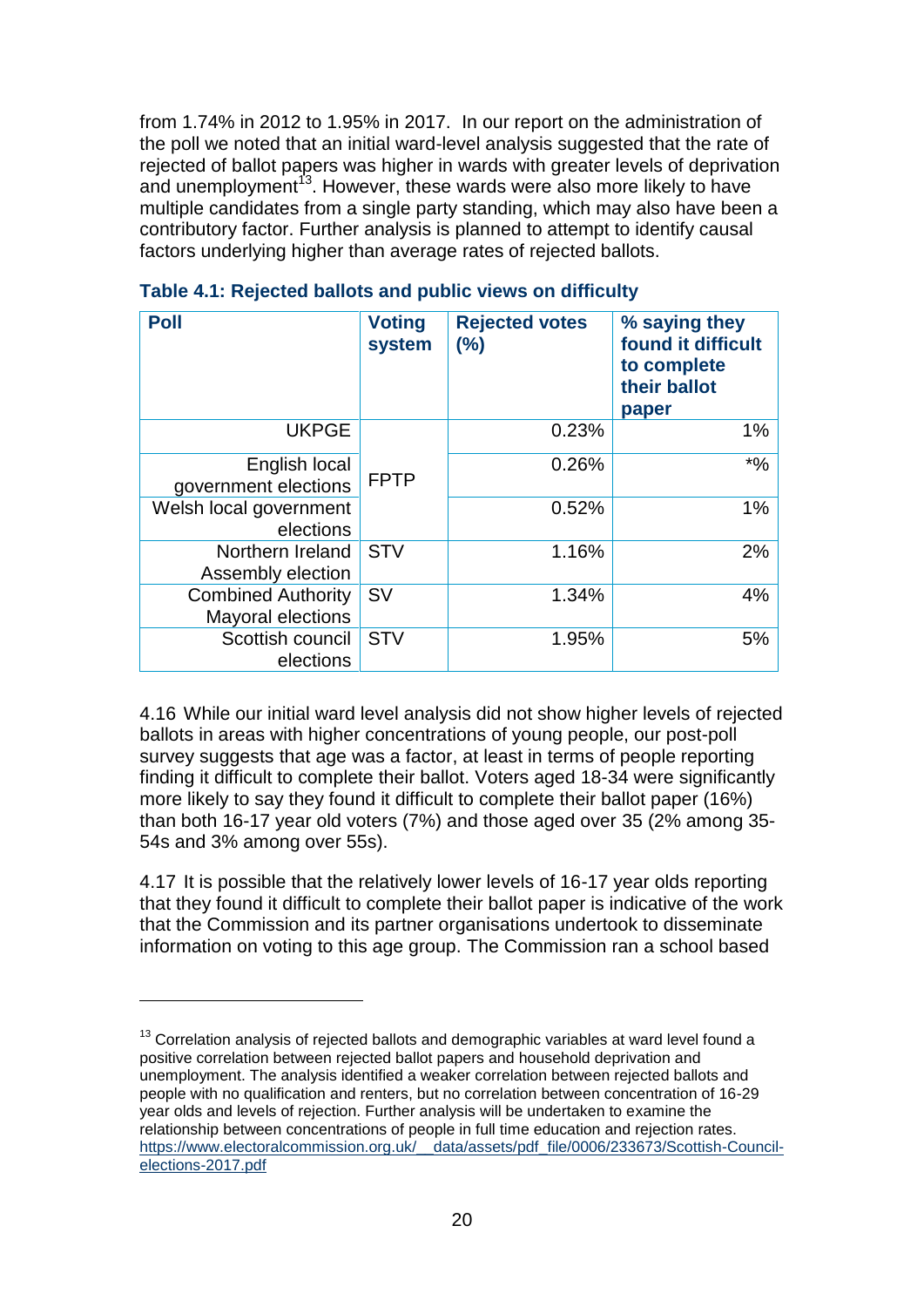campaign #ReadyToVote to target 16-17 year olds with information about electoral registration and voting.<sup>14</sup>

4.18 While the results indicate that this campaign was successful, they also highlight the need to improve voter understanding of the electoral system for all age groups. The Commission outlined a series of recommendations about this in the report on the Scottish council elections<sup>15</sup>.

### Electoral integrity

1

4.19 Our research indicates that the public generally perceive elections in the UK to be safe from fraud and abuse. Following the UKPGE, 79% said that they believed that 'voting in general is safe from fraud and abuse'.

4.20 However, from poll to poll, perceptions that some fraud had taken place were also largely consistent, with around a quarter believing that some fraud had taken place. Perceptions that fraud had taken place at the UKPGE were higher (38%); this corresponds with the 2015 results when 35% believed that fraud had taken place at the UKPGE.

4.21 We typically find that public perceptions of fraud are much higher than any direct experience of it. We also find that people are more likely to believe that fraud has taken place at a UK general election than at a local election, which is likely to be a consequence of more sustained media coverage of issues related to UK general elections.

 $14$  293 secondary schools signed up to take part in the #ReadyToVote campaign which accounts for over 80% of all local authority secondary schools. You can read more about this work in the [Commission's report on the Scottish Council elections.](https://www.electoralcommission.org.uk/__data/assets/pdf_file/0006/233673/Scottish-Council-elections-2017.pdf) <sup>15</sup> https://www.electoralcommission.org.uk/ data/assets/pdf\_file/0006/233673/Scottish-[Council-elections-2017.pdf](https://www.electoralcommission.org.uk/__data/assets/pdf_file/0006/233673/Scottish-Council-elections-2017.pdf) See page 14 and 15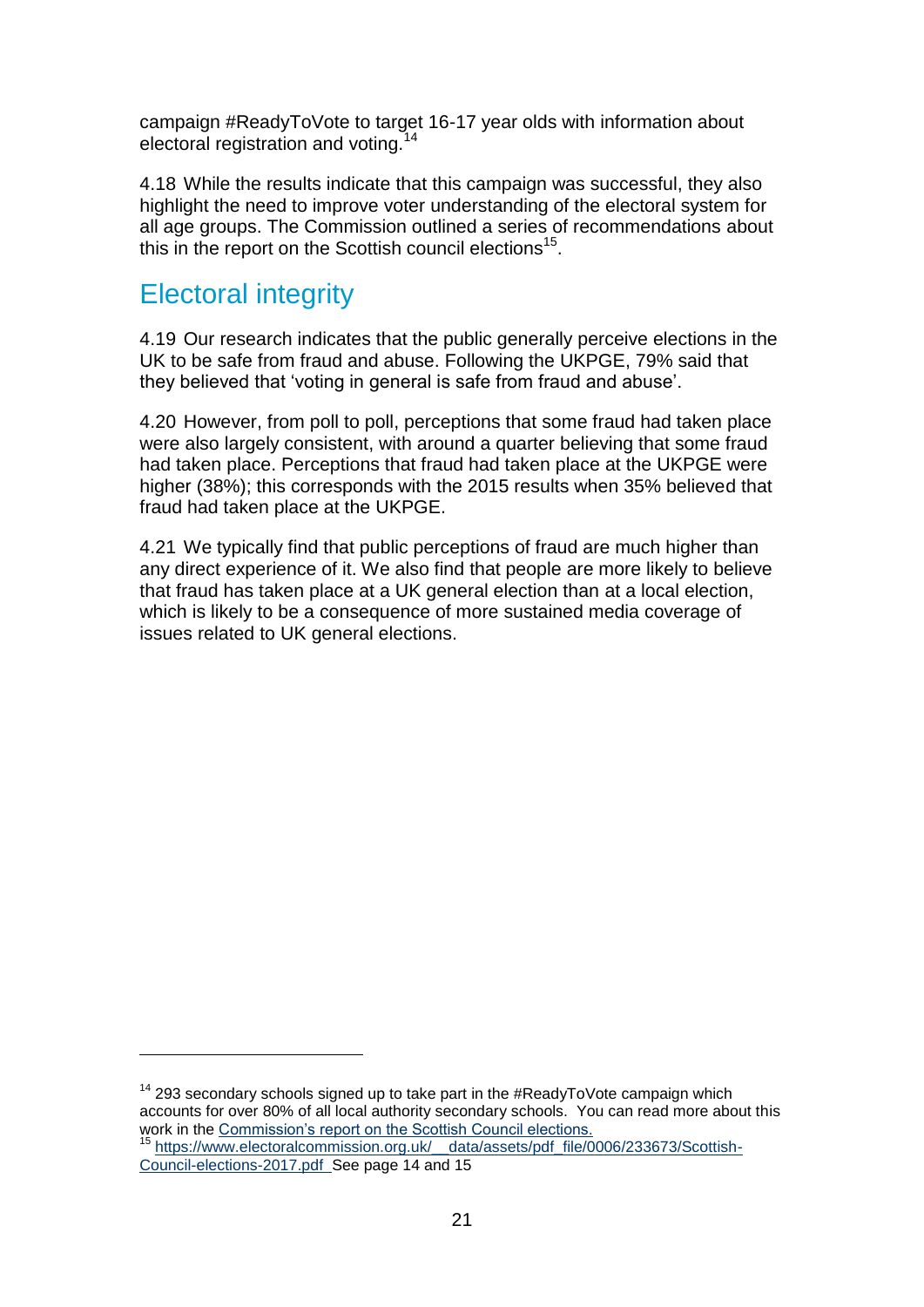

4.22 While a greater proportion believed that fraud had taken place at the June UKPGE compared to the Northern Ireland Assembly or local elections, the reasons underpinning perception were very similar across the different polls. When we asked the public why they believed that fraud had taken place the most common response, from a series of statements, was having 'seen stories in the media about political parties breaking the rules'. It is worth noting that media reporting of campaign spending offences dating back to the 2015 UKPGE was strong in May when our post-poll survey was in field.

4.23 In Great Britain, the fact that electors do not have to provide identification to vote partly drove the view that fraud had taken place in both May and at the UKPGE. In May 11% and in June 15% of those that said they thought fraud had taken place said the lack of ID had contributed to that belief.

4.24 In 2014 the Electoral Commission recommended that an accessible, proportionate voter identification scheme should be introduced in Great Britain, including a free voter card with a photo for those who do not already have photo ID.<sup>16</sup> We welcomed the Government's recent announcement of a pilot scheme for voters to show ID at polling stations at the May 2018 local government elections in England. We view this as a positive step towards implementing our recommendation.

<sup>&</sup>lt;sup>16</sup> Voters in Northern Ireland have been required to show photographic proof of identity since 2003, free voter ID is available in Northern Ireland.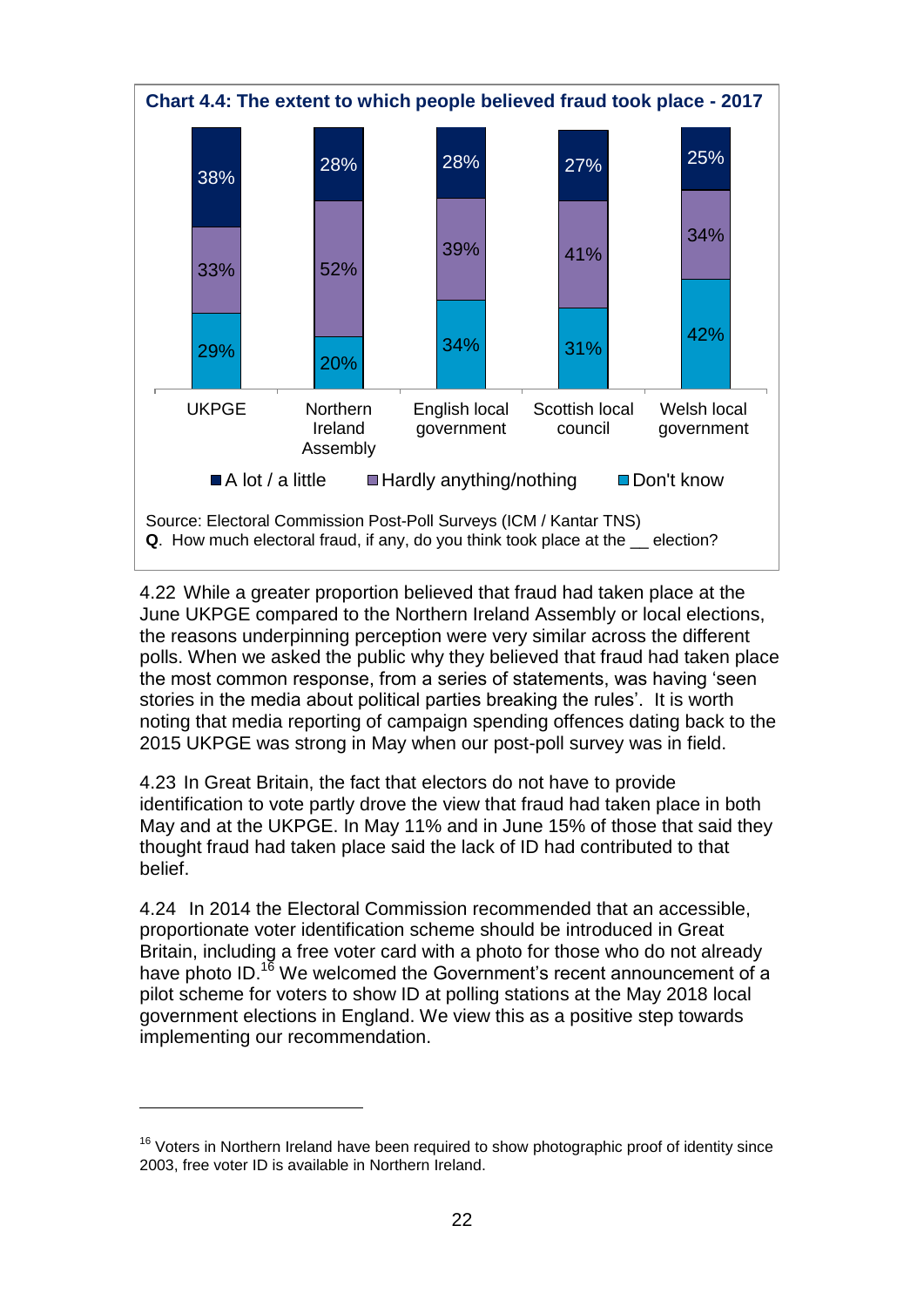

4.25 At the Northern Ireland Assembly election, where voter ID is already required, the top reason for believing fraud took place was a 'general impression that fraud is a problem'. This overtook the concerns about increases in identity fraud and registration offences, which topped the list of reasons following the May 2016 Northern Ireland election. At the UKPGE in Northern Ireland, "stories in the media about electoral fraud" and "stories in the media about political parties breaking the rules" overtook 'a general impression' that fraud is a problem as the main reasons for believing fraud took place. This is likely to be a consequence of the media coverage following both the election in March and then again in June about potential fraud in relation to proxy voting and abuse of the ID system.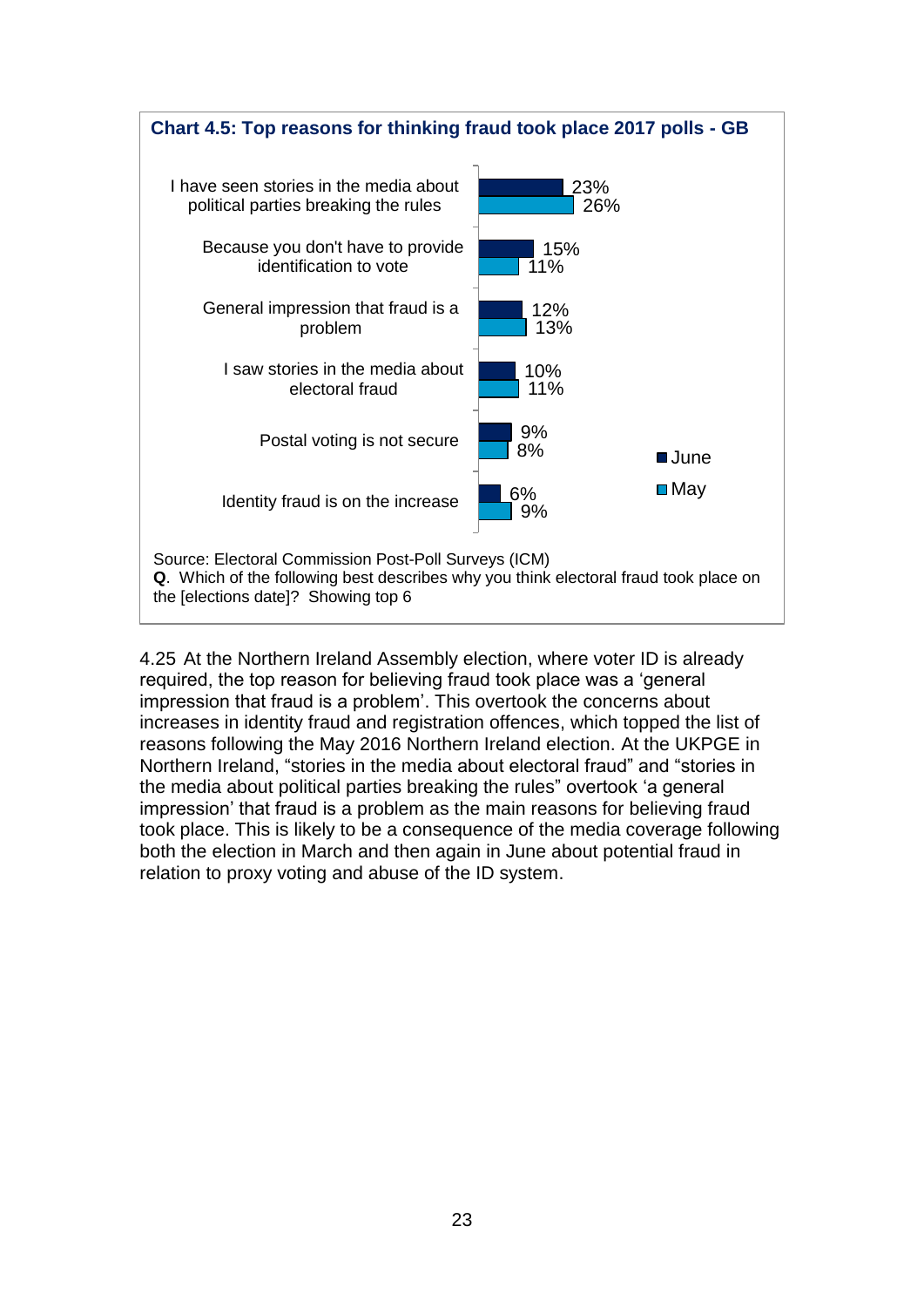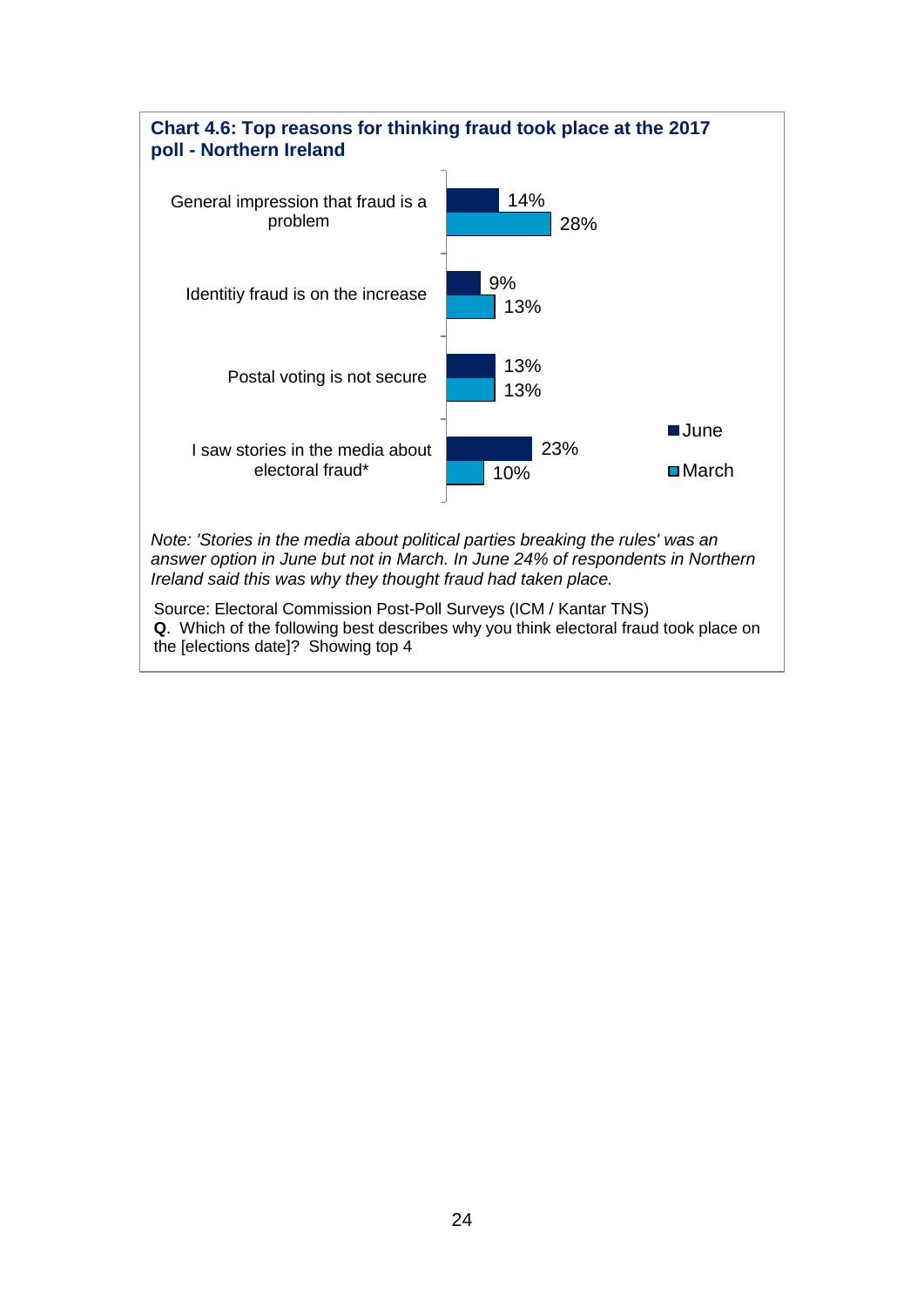# <span id="page-28-0"></span>5 Conclusions

## <span id="page-28-1"></span>Engagement and awareness

5.1 Public engagement with and attitudes towards the elections in 2017 provide many reasons to be optimistic about the democratic landscape in the UK. Public confidence in the system is generally high and turnout increased – most notably at the Northern Ireland Assembly and Scottish council elections. In addition, our results indicate an improvement in levels of engagement among younger age groups, who we have previously found to be less engaged than older age groups. We observed greater levels of both awareness and participation among under 34s at the 2017 UKPGE compared with 2015.

5.2 However, while this change is encouraging, we also note the strong evidence of a continued lack of engagement, particularly among young people, with local elections. While turnout was up on the previous equivalent elections, the gap between turnout at local and national polls remains large.

5.3 It is clear that awareness of a poll both drives and is driven by levels of participation. Our results show a stark difference in the extent to which people felt informed about the local government elections compared with the general election and Northern Ireland Assembly election. A third of electors felt they lacked the information to make an informed choice on who to vote for at the local government elections in May. Less than half (47%) said they felt they knew a great deal or a fair amount about the Combined Authority Mayoral elections, with this figure only rising to 56% among those that said they voted.

5.4 Motivation is important; those who want to vote will seek information. However, our findings also highlight a clear disparity in the levels of awareness at local elections, between older and younger electors and between those who are more and less electorally engaged, emphasising the need for clear information that is readily accessible to all.

5.5 The way in which voters accessed information on the local elections was different to the way in which they accessed information at the UKPGE. In the absence of the pervasive national media coverage that accompanies a general election, those electors that felt most informed about the local elections relied on leaflets from political parties and local government or combined authority websites to equip themselves with sufficient information to cast their ballot confidently.

5.6 The impact of awareness on participation is compounded by its impact on confidence in the electoral system. The majority of those that doubted the local elections were well run attributed this to a lack of information. Those that know more are more likely to vote and more likely to feel confident in the system. A lack of information is therefore problematic for both participation and for public confidence.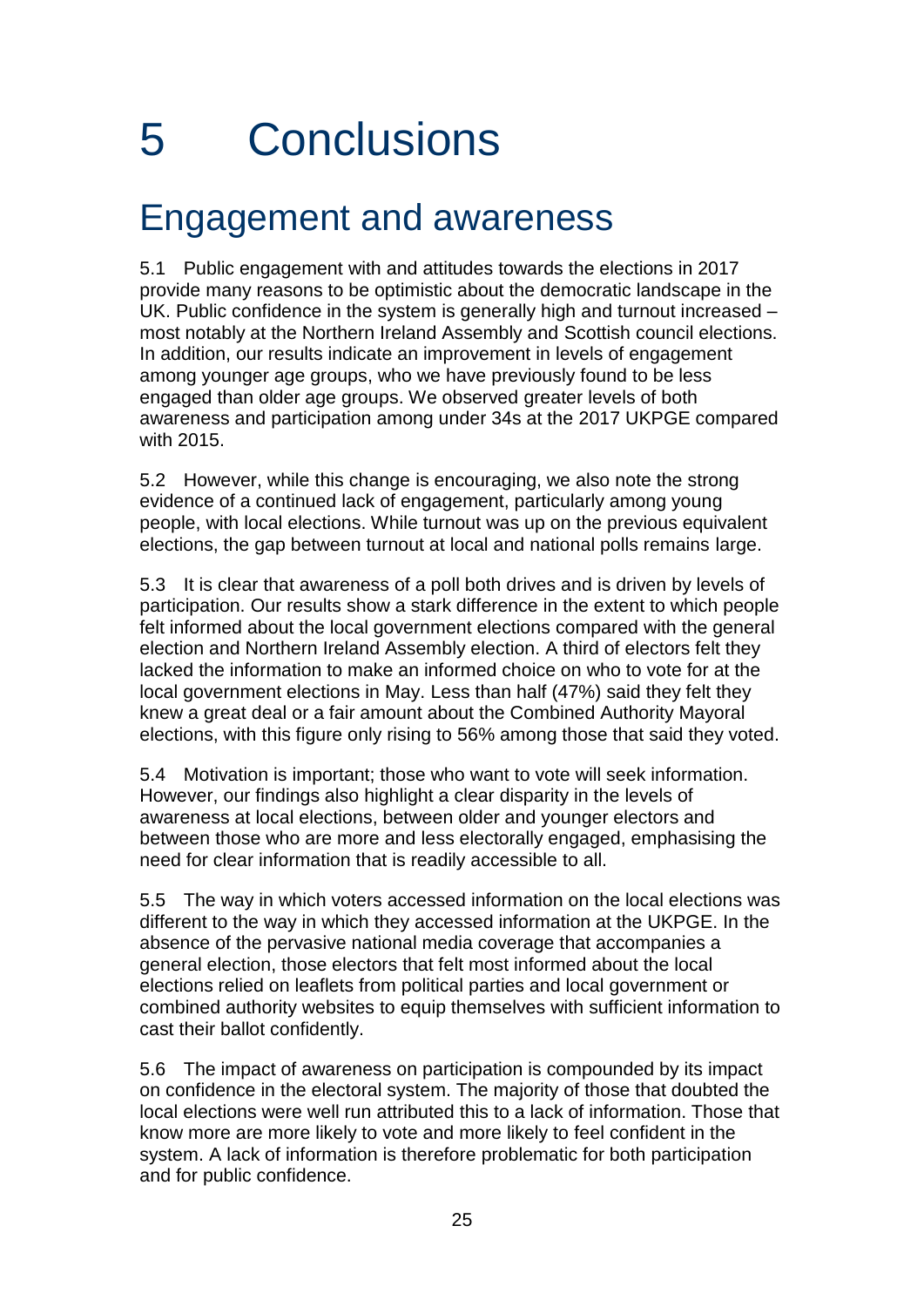## <span id="page-29-0"></span>The system of registration and voting

5.7 It is positive that we have once again found that most people believe elections in the UK to be well run – with confidence even higher among those who vote. The vast majority of voters are satisfied with the process for casting their ballot. However our research also highlighted several areas where we believe further work is needed, emphasising the need for ongoing reform of the electoral process to ensure that it meets public expectations.

5.8 Firstly, while most people in both Great Britain and Northern Ireland continue to be satisfied with the system of registering to vote, they also express support for improvement. In Northern Ireland, three quarters support the introduction of online registration, a view shared by the Commission. UK wide, 59% support the idea of automatically registering an elector when they are issued with a National Insurance number. This view is even more prevalent among younger age groups. Two thirds (65%) of 18-34s voiced support for automatic registration. We have recently published our assessment of the system of electoral registration and highlighted several areas for improvement.<sup>17</sup>

5.9 Secondly, as previously noted in our post poll report, more votes were rejected at the Scottish council elections compared to other polls in 2017. There was also significant variation in the levels of rejection between different electoral wards.<sup>18</sup> Our survey results demonstrated that Scottish electors voting at the local council electors were more likely to find completing their ballot papers difficult than electors at any other poll. Our results also suggest that the #ReadytoVote work targeted at 16 and 17 year olds was successful in improving confidence among this group. We are carrying out further analysis in order to determine if there are more targeted voter information activities that would be valuable ahead of the next Scottish local government elections.

5.10 Finally, the perception of electoral fraud continues to be an issue at UK elections. While the vast majority believe voting in general to be safe, there remains a level of concern, more so at the UK general election than at the locals. We have previously set out our recommendation for the introduction of an ID requirement for voters at polling stations in Great Britain, reflecting that already in operation in Northern Ireland. The Government has recently announced plans to pilot, at a number of local elections in May 2018, how the introduction of an ID requirement could work and the Commission will conduct and publish a full, independent evaluation of those pilots by summer 2018.

<u>.</u>

<sup>17</sup> The Electoral Commission, *[Electoral registration at the June 2017 UK general election](https://www.electoralcommission.org.uk/__data/assets/pdf_file/0003/232761/Electoral-registration-report-July-2017.pdf)* (July 2017)

<sup>18</sup> The Electoral Commission, *[Scottish council elections 2017](https://www.electoralcommission.org.uk/__data/assets/pdf_file/0006/233673/Scottish-Council-elections-2017.pdf)* (September 2017).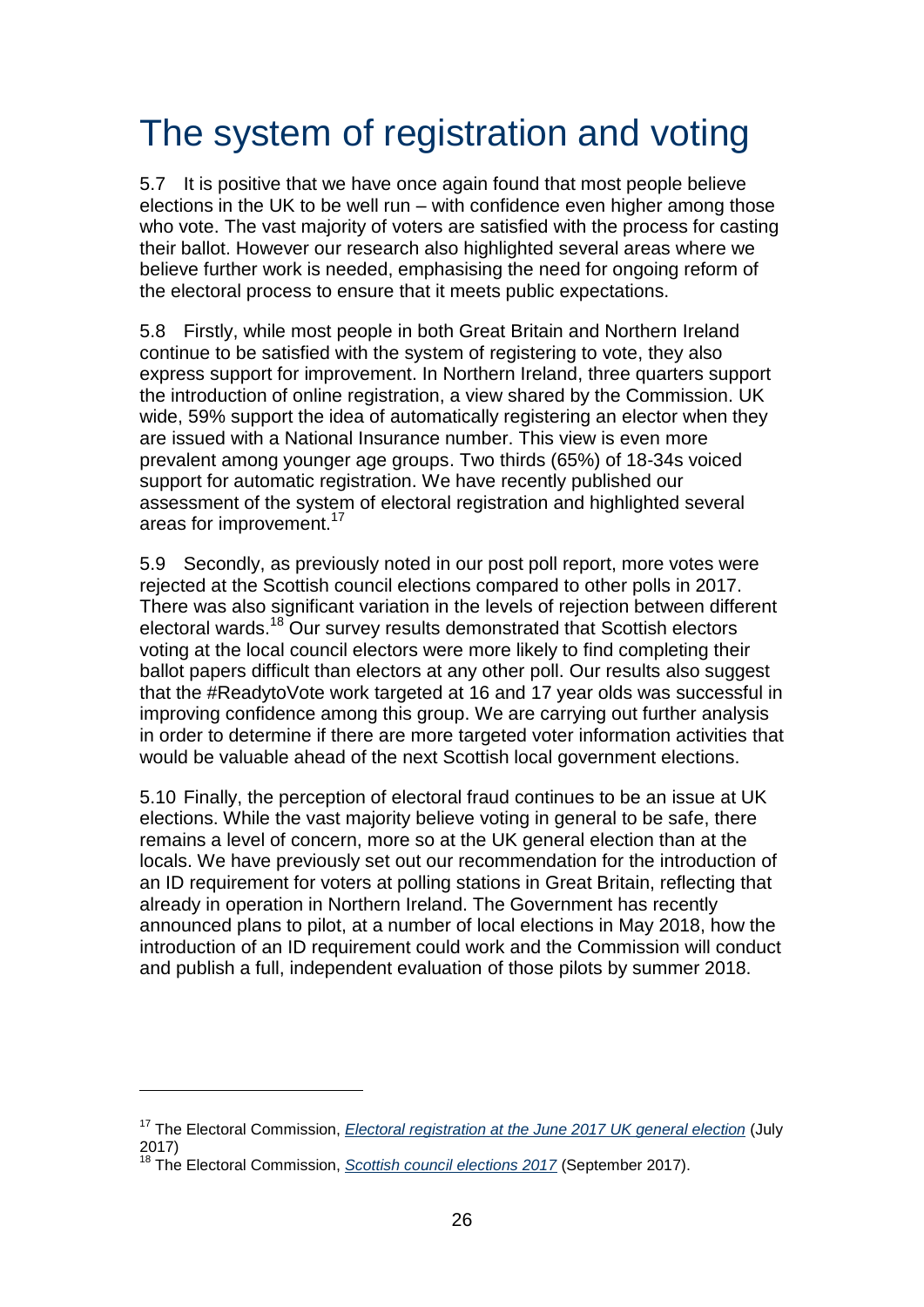# <span id="page-30-0"></span>Appendix A: Methodology

Data presented throughout this report is from our post-election surveys conducted after each poll. It also includes data from our campaign tracking research, conducted before and after the polls in May. Information on our public opinion research, reports and downloadable data can be found on our [website.](https://www.electoralcommission.org.uk/our-work/our-research/public-opinion-surveys)

## March 2017 – Northern Ireland assembly election

Fieldwork was conducted by Kantar Millward Brown who interviewed a total of 1,000 adults aged 18+ throughout Northern Ireland. All interviewing was conducted via telephone between 3 and 16 March 2017.

Quota controls were placed on the sample for age, gender, socio-economic grouping and area. Post survey weighting was then applied to ensure the representativeness of the sample.

## May 2017 – Local elections in England, Wales and **Scotland**

#### **Post-election survey**

The survey was undertaken by ICM who conducted 2,004 interviews with adults aged 18+ across Great Britain between 5 May and 5 June 2017.

Interviews were conducted by telephone. Demographic quotas were applied and data were weighted to match the profile of the population of each country, taking into account the fact that not all areas of Great Britain were holding an election (e.g. England weighting excludes London).

**England:** 802 interviews were conducted in England, distributed as follows:

- 440 in areas holding local elections as well as 6 interviews in Doncaster where local elections were combined with the City Mayoral contest;
- 311 in areas holding inaugural Combined Authority Mayoral elections (CAMs)
- 40 in the Cambridgeshire County Council area, where county council elections were held as well as elections for the Cambridgeshire and Peterborough Combined Authority Mayor;
- 5 in areas with city mayoral elections only.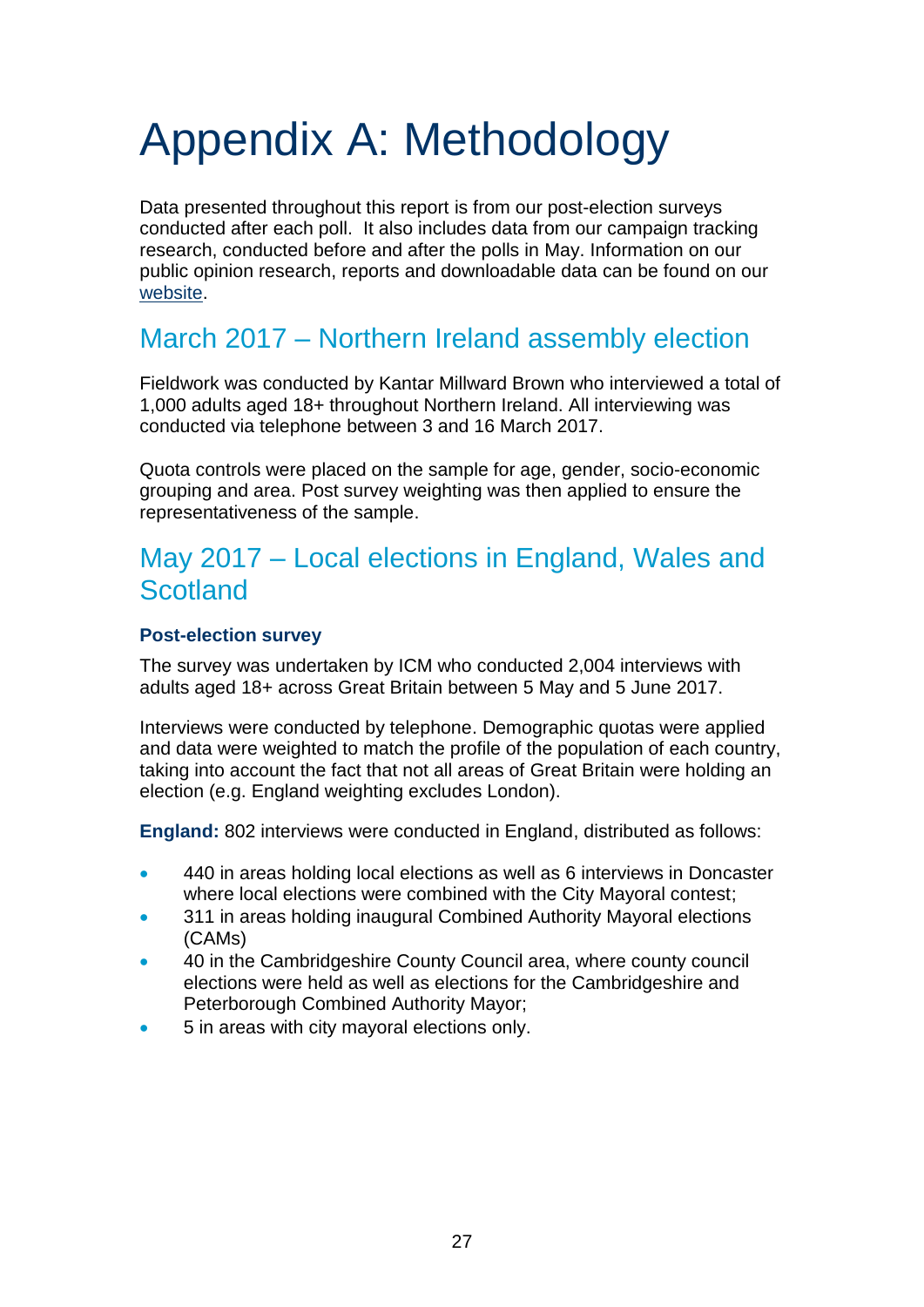**Scotland:** 751 interviews were conducted in Scotland: 601 with adults aged 18+ and 150 among 16 and 17 year olds.

**Wales:** 451 interviews were conducted across Wales with adults aged 18+.

#### **Campaign tracking research**

Our campaign tracking research, also delivered by ICM, was conducted online. The research consisted of two waves in England and Wales, and three waves in Scotland. Nationally representative samples were drawn from across Scotland, Wales, and English areas that were holding elections.

In addition, the key target audiences of our campaign were boosted within each of the nations, to ensure there were enough 16/18-34s, recent home movers, private renters, students, and Black Asian Minority Ethnic groups (BAME) in the sample to allow for a reasonable level of analysis. Overall data was then weighted back to be representative of the areas holding elections.

This project was designed to measure the effectiveness of our public awareness activity ahead of the May polls, in England and Wales this focused on registration. The third, post poll wave, in Scotland reflects the additional voter information activity on the STV voting system undertaken ahead of the Scottish council elections.

Pre-wave fieldwork, carried out before the campaign launched, took place between 15 February and 7 March. Post-wave fieldwork started after the register to vote deadline, on 14 April in England and Wales and on 17 April in Scotland. We completed all post-wave fieldwork before Election Day (4 May). The total number of respondents across both pre and post campaign waves was 9.571. In Scotland a final wave was conducted following polling day.

### June 2017 – UK Parliament general election

Our post-general election fieldwork was conducted by ICM who interviewed 3,519 adults aged 18+ across the United Kingdom: 1,518 in England, 750 in Scotland, 750 in Wales, and 501 in Northern Ireland.

Interviews were conducted by telephone. Demographic quotas were applied and data were weighted to match the profile of the population of each country.